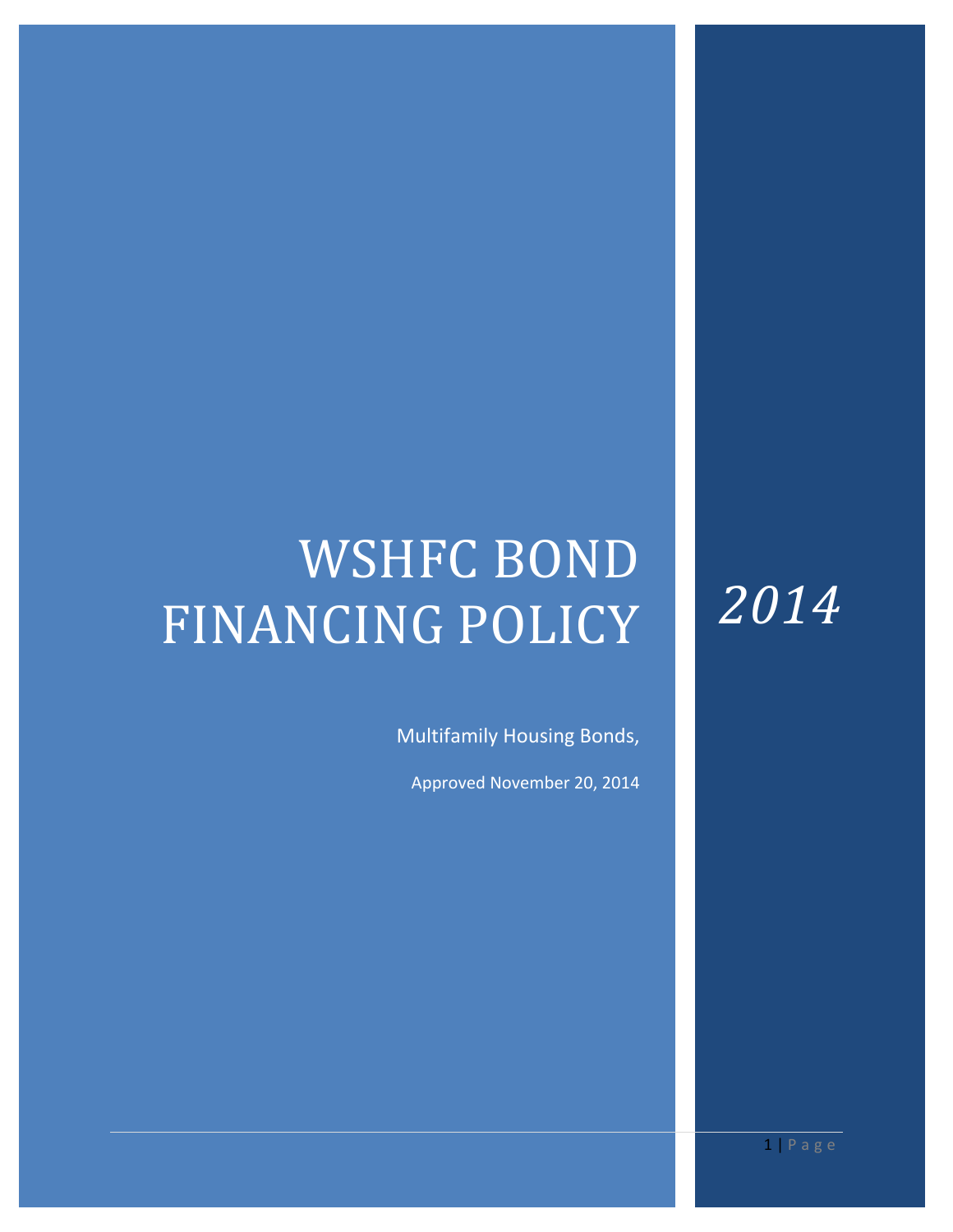# **Table of Contents**

| $\mathbf{1}$ |     |       |  |  |  |  |
|--------------|-----|-------|--|--|--|--|
| 2            |     |       |  |  |  |  |
|              | 2.1 |       |  |  |  |  |
|              | 2.2 |       |  |  |  |  |
|              |     | 2.2.1 |  |  |  |  |
|              |     | 2.2.2 |  |  |  |  |
|              |     | 2.2.3 |  |  |  |  |
|              |     | 2.2.4 |  |  |  |  |
| 3            |     |       |  |  |  |  |
|              | 3.1 |       |  |  |  |  |
|              | 3.2 |       |  |  |  |  |
|              | 3.3 |       |  |  |  |  |
|              | 3.4 |       |  |  |  |  |
| 4            |     |       |  |  |  |  |
|              | 4.1 |       |  |  |  |  |
|              |     | 4.1.1 |  |  |  |  |
|              |     | 4.1.2 |  |  |  |  |
|              |     | 4.1.3 |  |  |  |  |
|              |     | 4.1.4 |  |  |  |  |
|              |     | 4.1.5 |  |  |  |  |
|              |     | 4.1.6 |  |  |  |  |
|              | 4.2 |       |  |  |  |  |
|              |     | 4.2.1 |  |  |  |  |
|              |     | 4.2.2 |  |  |  |  |
|              |     | 4.2.3 |  |  |  |  |
| 5            |     |       |  |  |  |  |
|              | 5.1 |       |  |  |  |  |
|              | 5.2 |       |  |  |  |  |
|              |     | 5.2.1 |  |  |  |  |
|              | 5.3 |       |  |  |  |  |
|              | 5.4 |       |  |  |  |  |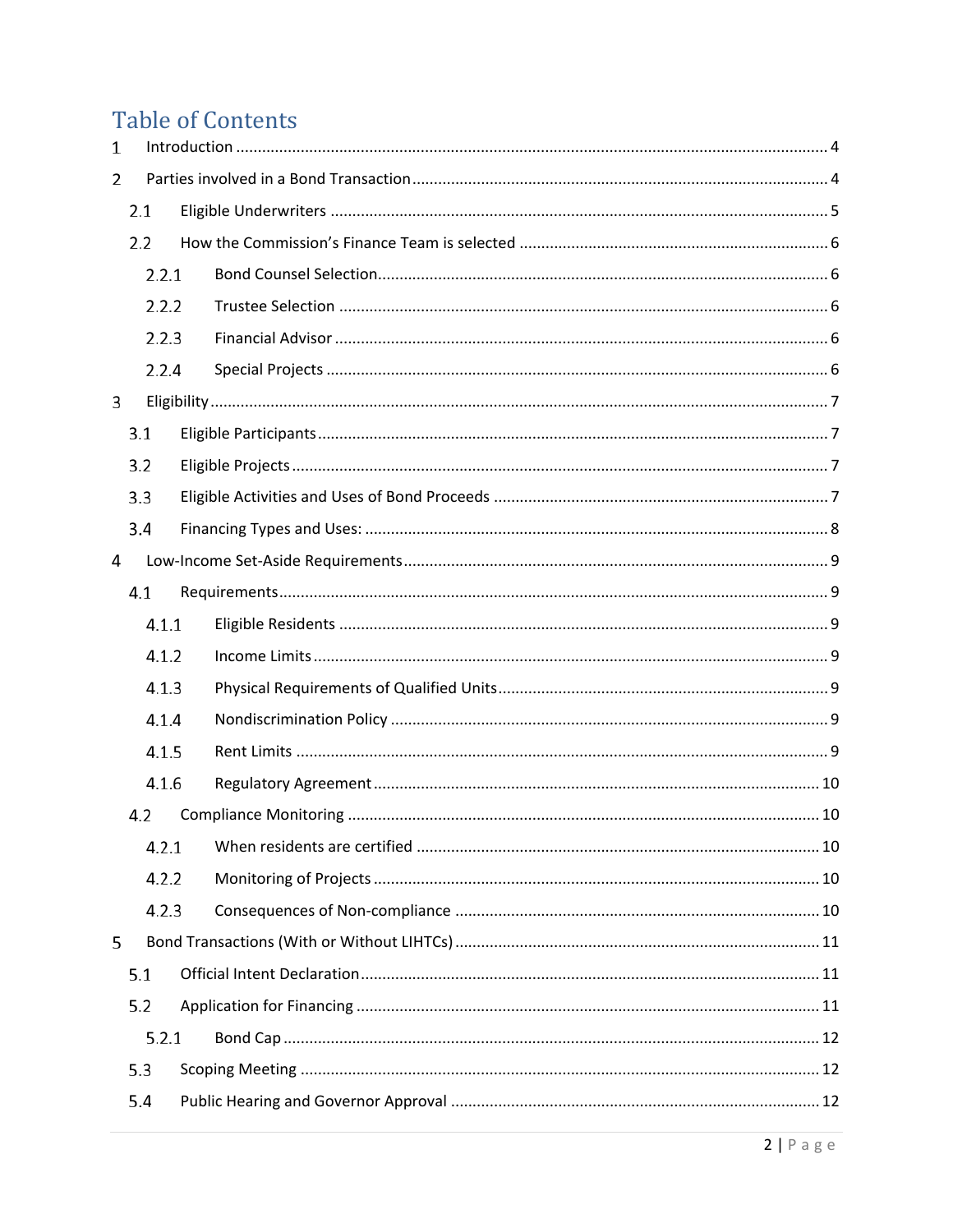|     | 5.5     |  |  |  |  |  |  |
|-----|---------|--|--|--|--|--|--|
|     | 5.6     |  |  |  |  |  |  |
|     | 5.7     |  |  |  |  |  |  |
| 6   |         |  |  |  |  |  |  |
|     | 6.1     |  |  |  |  |  |  |
|     | 6.2     |  |  |  |  |  |  |
| 6.3 |         |  |  |  |  |  |  |
|     | 6.4     |  |  |  |  |  |  |
|     | 6.4.1   |  |  |  |  |  |  |
|     | 6.4.2   |  |  |  |  |  |  |
|     | 6.4.2.1 |  |  |  |  |  |  |
|     | 6.4.2.2 |  |  |  |  |  |  |
|     | 6.4.2.3 |  |  |  |  |  |  |
|     | 6.5     |  |  |  |  |  |  |
|     | 6.5.1   |  |  |  |  |  |  |
|     | 6.5.2   |  |  |  |  |  |  |
| 7   |         |  |  |  |  |  |  |
|     | 7.1     |  |  |  |  |  |  |
|     | 7.1.1   |  |  |  |  |  |  |
|     | 7.2     |  |  |  |  |  |  |
|     | 7.2.1   |  |  |  |  |  |  |
|     | 7.2.2   |  |  |  |  |  |  |
|     | 7.3     |  |  |  |  |  |  |
|     | 7.3.1   |  |  |  |  |  |  |
|     | 7.3.2   |  |  |  |  |  |  |
|     | 7.4     |  |  |  |  |  |  |
|     | 7.4.1   |  |  |  |  |  |  |
|     | 7.4.2   |  |  |  |  |  |  |
| 8   |         |  |  |  |  |  |  |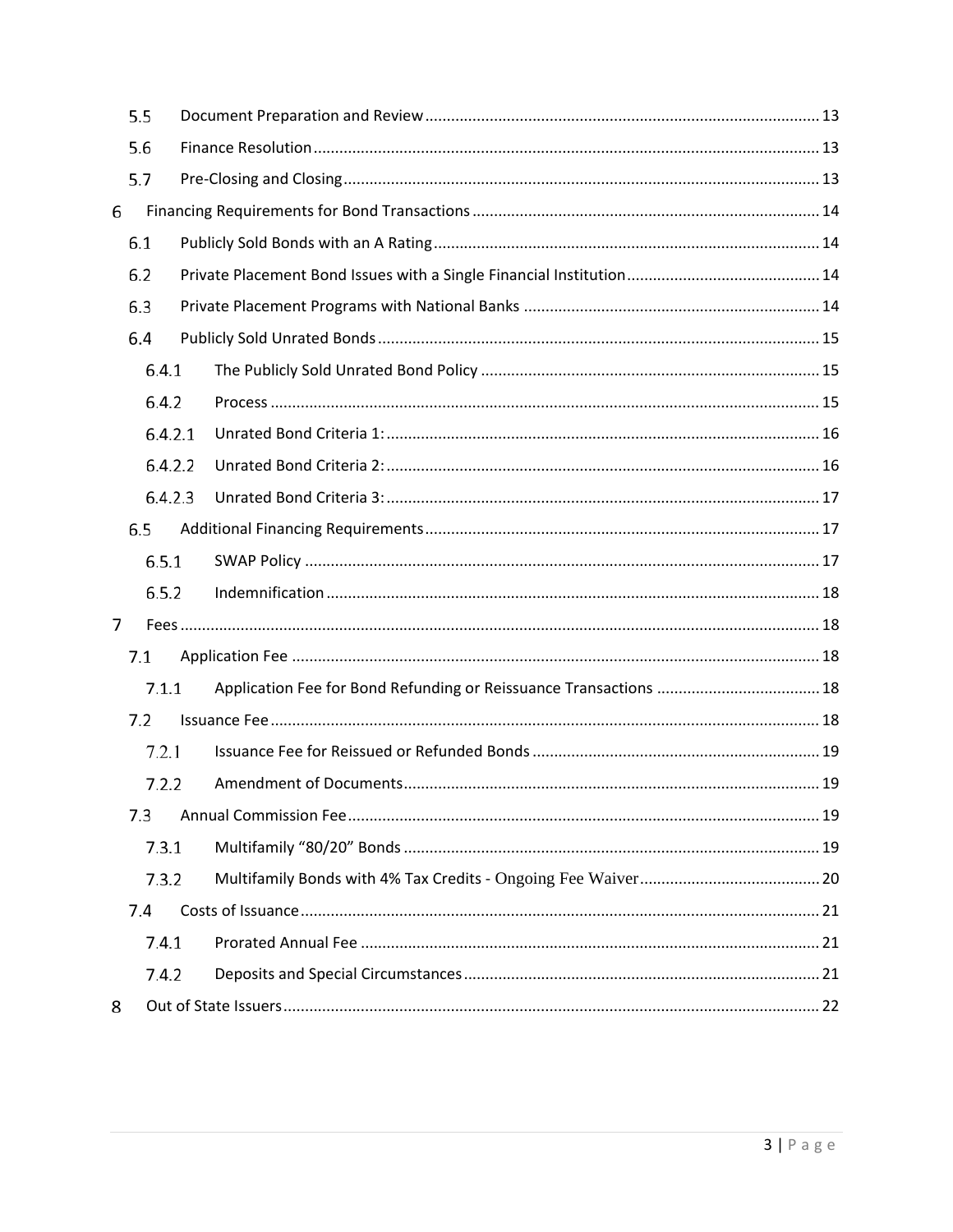# <span id="page-3-0"></span>**Introduction**

The Multifamily Housing Bond Financing Policy applies to projects financed through the issuance of bonds issued under Section 142 of the Internal Revenue Code (the "Code") that may use 4% Low-Income Housing Tax Credits ("LIHTCs").

Project type financing are often called according to whether or not they use tax credits. Projects using LIHTCs with bonds are referred to bond/tax credit projects. Those that do not use LIHTCs are often called 80/20 projects in reference to one of the federal set-aside requirement options for such transactions; e.g., 80% of the units with no income restrictions and 20% of the units with incomes (not rents) restricted to households at or below 50% area median income.

This Policy Guide is intended to be in compliance with the current Housing Finance Plan. The commission considers applications for new projects in the context of the current Housing Finance Policy.

The Commission has established the following objectives as guides in the development of new programs and the administration of existing programs:

- To expand the financing opportunities offered by the Commission.
- To use the Commission staff and the finance team's expertise and capacity to develop new financing tools.
- To increase the participation of Washington lenders in providing financing for multifamily and housing for the elderly projects.
- To coordinate with other governmental entities within the state to provide financing for housing facilities.
- To generate revenue to cover all initial and continuing Commission costs associated with the Multifamily Housing program, programs specifically designed to encourage very-low income housing, and alternative financing structures such as Bonds Plus, and to provide funds to reinvest in the Community. Therefore, all excess funds over expenses generated from fees derived from bond issuance must, on an annual basis, be used to increase reserves supporting the Commission's programs in Washington State.
- To assist in the preservation of existing subsidized housing.
- To encourage the participation of nonprofit-sponsored projects in which the nonprofit materially participates in the project development and administration. The Commission may achieve this by scoring priorities, selection criteria, and/or reserving bond issuance authority (Bond Cap) for such nonprofit-sponsored projects.
- To provide housing for the elderly, special needs populations, low-and moderate-income households or other qualifying populations and households.

# <span id="page-3-1"></span>**Parties involved in a Bond Transaction**

The finance team works together to structure and sell the Commission's bond issues. A distribution list which includes contact details is circulated for each project. The Finance Team of a bond issue may include the following parties: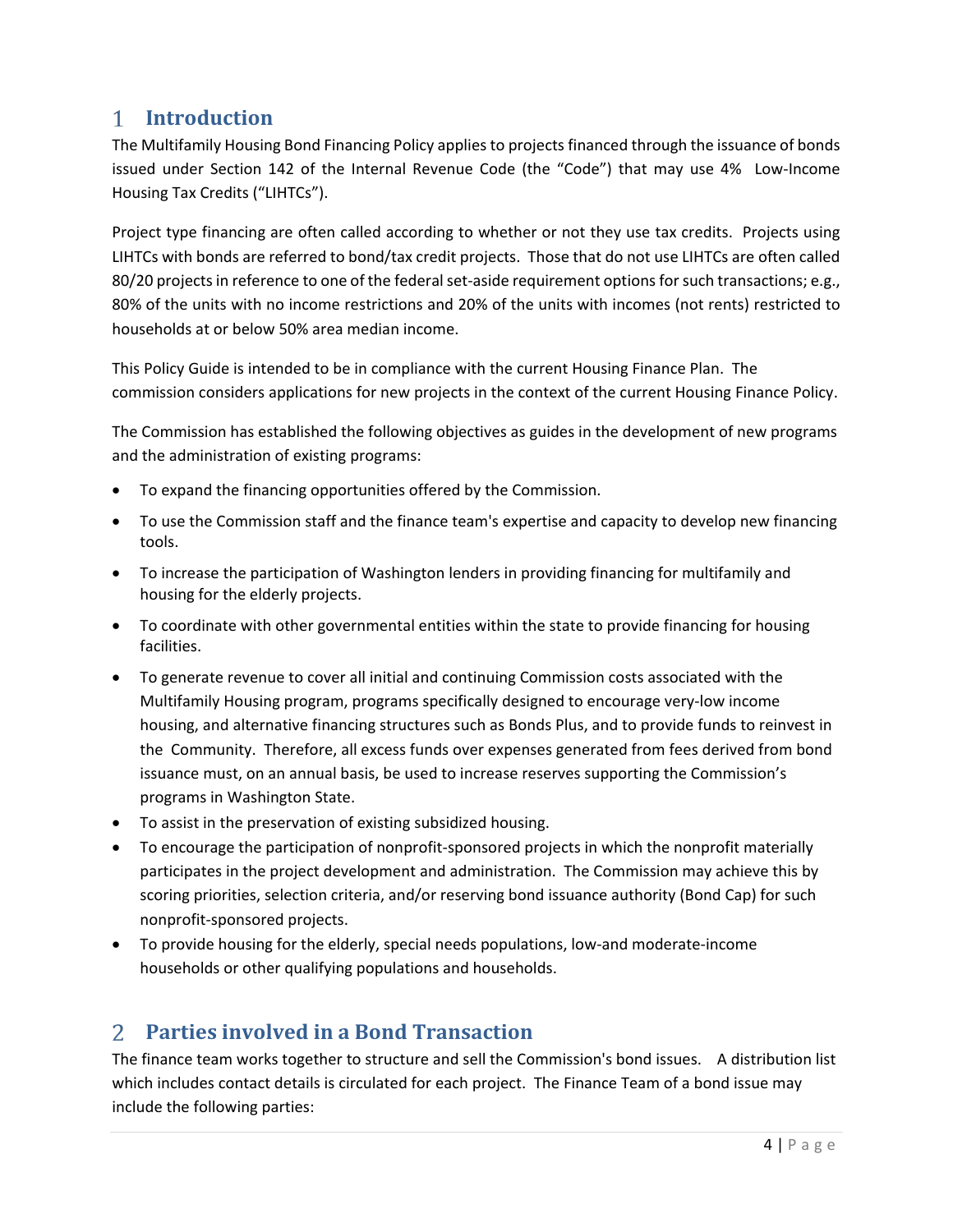**Commission:** Senior Development Analyst, Bond Counsel, Trustee / Fiscal Agent, Financial Advisor (if required)

**Borrower:** Borrower, Borrower's Counsel, Financial Advisor

**Private Placement Bond Issue:** Lender, Lender's Counsel, Placement Agent (on larger financings)

**Public Sale Bond Issue:** Underwriter and Counsel, Credit Enhancer and Counsel, Construction Lender and Counsel, Permanent Lender and Counsel

**Project with 4% Tax Credits:** Equity Investor and Counsel

The Commission uses its own appointed bond counsel, financial advisor (if required), and trustee/fiscal agent for each transaction and does not use other firms to serve those functions. The borrower is responsible for paying all fees related to the costs of issuance of the bonds. See Section 7 for more details.

Projects that have a complex financing structure regardless of size may require the participation of a financial advisor appointed by the Commission. The borrower is required to pay the fees of the Commission's financial advisor.

A fiscal agent is required on all bond issues that do not have a trustee, unless the bond is being purchased by the Washington Community Reinvestment Association (WCRA).

The Commission requires that the borrower be represented by legal counsel on all transactions.

# **Eligible Underwriters**

<span id="page-4-0"></span>According to RCW 43.180.100, "The commission shall adopt written policies to provide for the selection of underwriters. The policies shall provide for the creation of a roster of underwriters whom the commission believes possess the requisite special expertise and professional standing to provide bond marketing services which would be accepted by bondholders and other members of the financial community, and which would be in furtherance of the public interest in marketing the commission's bonds at the lowest possible costs. Any underwriter may apply to have its name placed on the roster, but may not be placed on the roster unless it demonstrates to the commission's satisfaction that it meets the requirements of this section."

Before an underwriter can be the senior or co-manager on a project using a Commission bond program, the underwriter must be approved to be listed on the Eligible Multifamily Housing and Community Facilities Underwriters List.

Bond underwriters may apply to be added to the List at any time but must apply at least 30 days prior to the scoping meeting for the first project in which the underwriter plans to participate. Underwriters may apply by submitting th[e Underwriters/Investment Banking Questionnaire.](http://www.wshfc.org/mhcf/UnderwritersQuestionnaire.pdf) Approved underwriters must execute a Letter of Agreement with the Commission in which they agree to adhere to the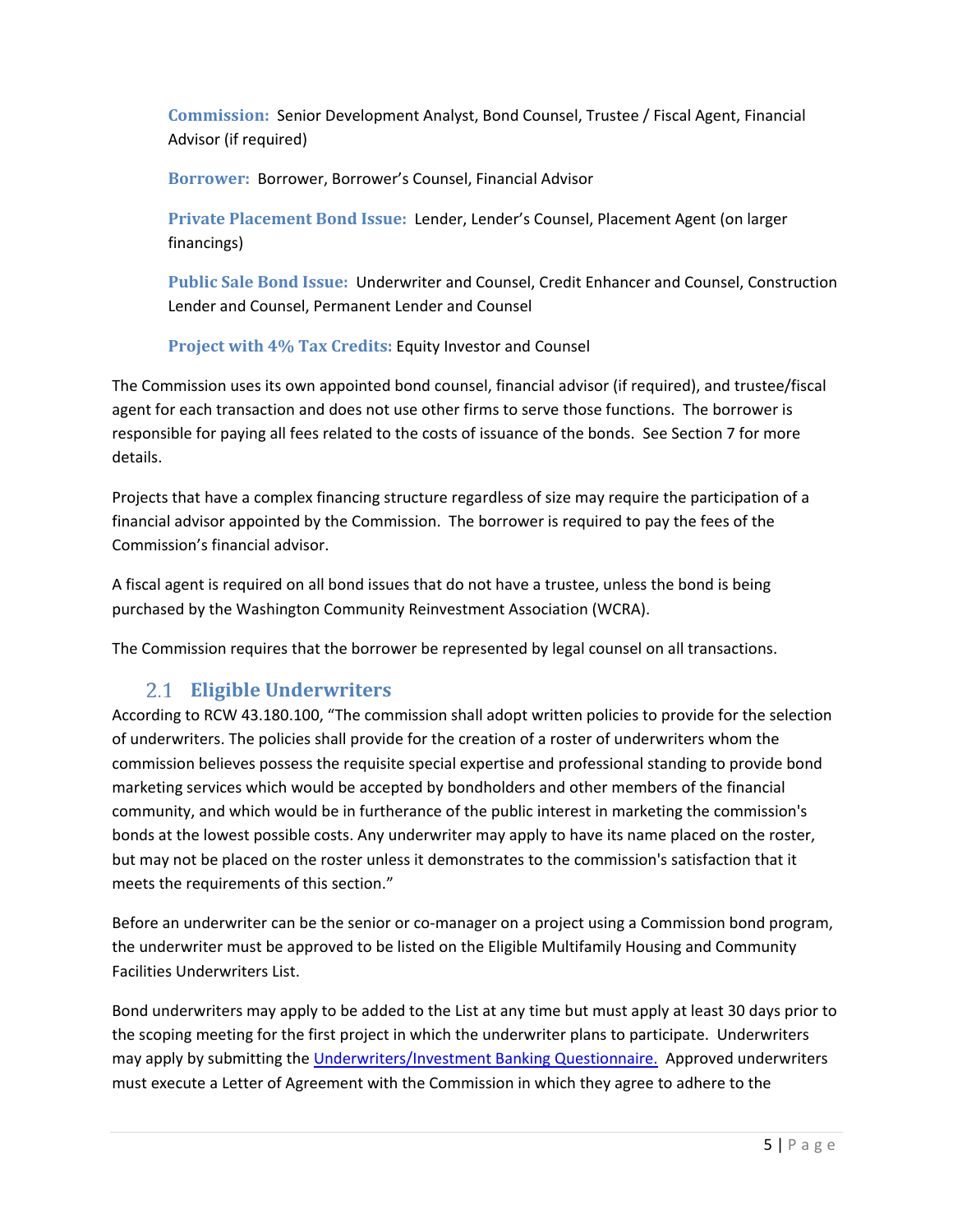Commission's policies and procedures for the Commission bond issues in which they participate. Once approved, the Underwriter remains on the list until the next biennial review.

The Commission issues a Request for Qualifications every 2 years to all bond underwriters that are on the Commission's current Eligible Underwriters List as required by WAC 262-01-070.

The Commission reserves the right to remove a firm from the list if any of the following occurs:

- The original applicant firm is acquired by or merged with another firm, or is otherwise restructured.
- The services that are offered by the firm are discontinued.
- The underwriter's staff assigned to the Commission's account are replaced or are no longer available.
- The firm fails to perform in a manner acceptable to the Commission.

Underwriters may select their own underwriter's counsel, subject to approval by the Commission.

## <span id="page-5-0"></span>**How the Commission's Finance Team is selected**

#### **Bond Counsel Selection**

<span id="page-5-1"></span>Every two years, the Commission issues a request for proposals for bond counsel services. The Commission selects a bond counsel based on many factors, including fees and experience. Bond counsel serves for a two-year period and is used for all Commission public bond sales and privately placed transactions. The Commission reserves the right to select a different bond counsel for certain transactions.

#### **Trustee Selection**

<span id="page-5-2"></span>From time to time, the Commission selects a trustee based on many factors, including fees and administrative experience. That selected trustee is used for all Commission bond issues. The Commission may select a different trustee or elect not to require a trustee for special Commission designed programs, such as the STEP program. The Trustee acts as the required fiscal agent on those transactions that do not have a trustee.

#### **Financial Advisor**

<span id="page-5-3"></span>The Commission will maintain a list of financial advisors (the "Financial Advisor List") to participate in Commission financings. An RFP will be generated every two years and financial advisors will need to respond in order to maintain the firm's name on the Financial Advisor List. Acceptable financial advisors may not be associated with or employed exclusively by any underwriting firm.

Financial advisors on the list are not precluded from representing clients on Commission financings; however, the Commission will not appoint them to also work on its behalf for that same financing.

#### **Special Projects**

<span id="page-5-4"></span>The Commission reserves the right to appoint a special finance team to meet the specific goals of special projects.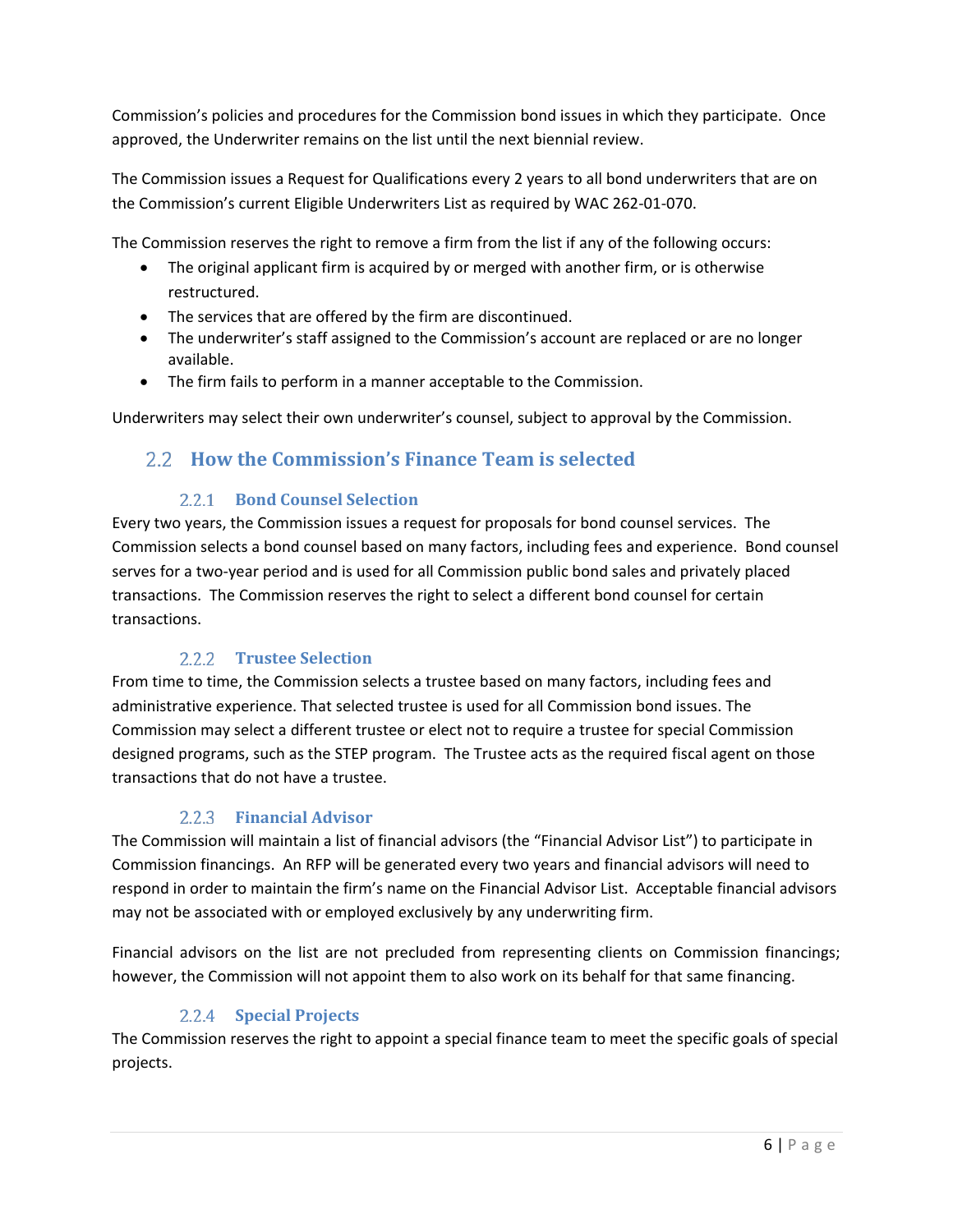# <span id="page-6-1"></span><span id="page-6-0"></span>**Eligibility**

# **Eligible Participants**

Federal tax code permits participation in this program by for-profit multifamily ownership entities such as:

- Private individuals, proprietorships
- Corporations, development companies
- Partnerships comprised of general and/or limited partners such as an LP
- Member organizations such as an LLC

# **Eligible Projects**

<span id="page-6-2"></span>Multifamily projects financed with bonds must, under federal tax code, have five or more units. Units cannot be used on a transient basis and are required to have long-term occupancy (30 days or more). Examples of eligible projects under the tax code are:

- Multifamily rental housing
- Limited equity cooperative
- Assisted living with full living facilities
- Single Room Occupancy (SRO) housing that does not have complete kitchens or baths

Examples of ineligible types of projects include:

- Hotels or motels; i.e., housing used on a transient basis
- Dormitories and fraternity or sorority houses
- Parks and courts for manufactured homes, unless all the units are rental units owned by the Eligible Participant
- Nursing homes

All projects must be located in the state of Washington and must comply with all applicable local and State laws, including, but not limited to, zoning ordinances, building codes, environmental and growth management regulations, fair housing laws, applicable relocation requirements, and local housing policies.

The Commission may finance housing facilities in which the owner also provides auxiliary services to tenants, such as meal and housekeeping service, transportation, recreational facilities/programs, counseling, medication management, and non-medical attendant care.

# **Eligible Activities and Uses of Bond Proceeds**

<span id="page-6-3"></span>Bond proceeds may be used to finance capital expenditures related to new construction, acquisition, and rehabilitation, subject to the specific requirements of the Code. In general, what is commonly expected in a multifamily living facility may be financed with bonds. Federal tax code states that bond proceeds may not be used for facilities that are not an integral part of a housing project; e.g., garage or storage units rented separately from housing units or to the general public, kitchens or laundry facilities that are commercial in nature such as those built for assisted living communities.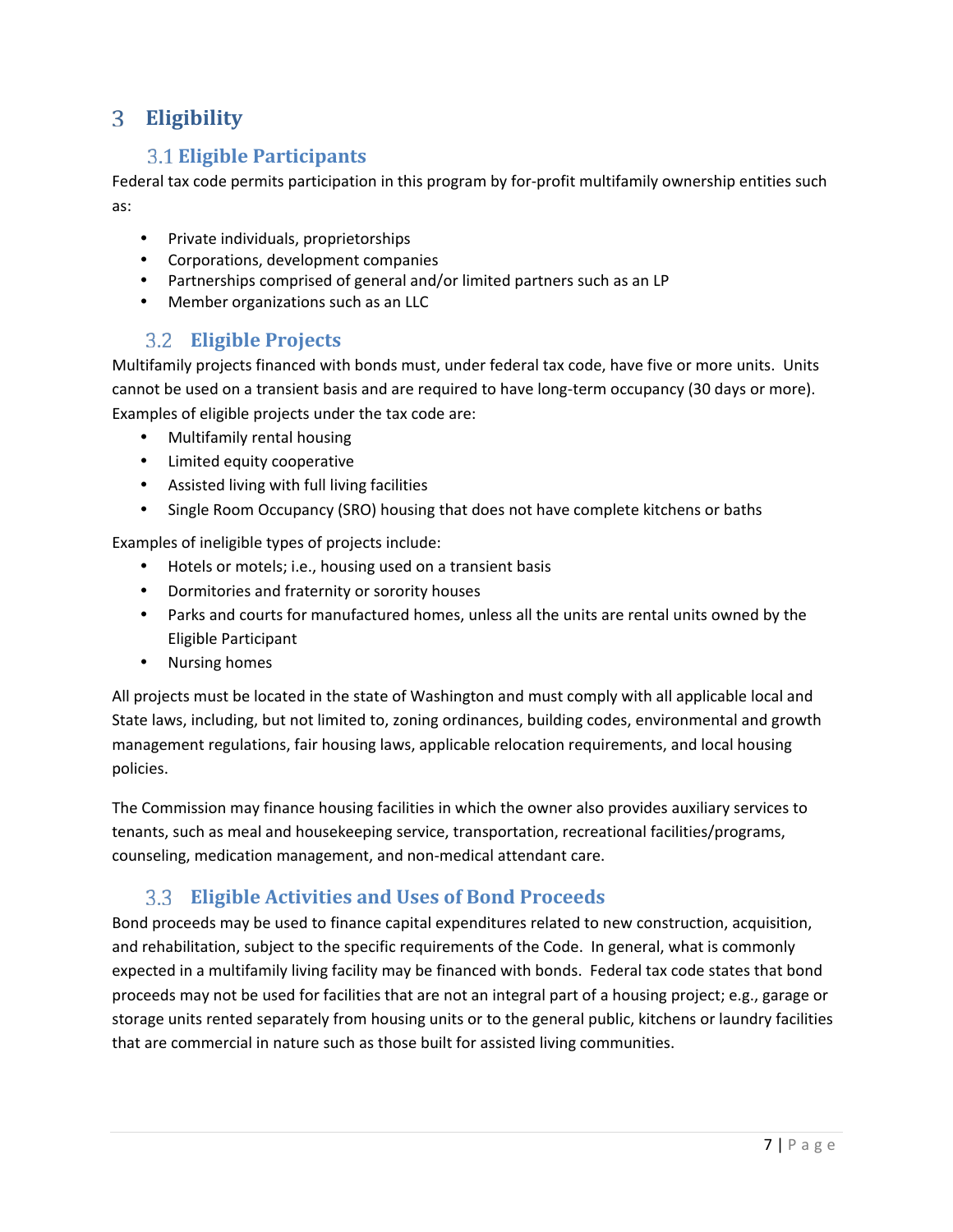Operating expenditures, including working capital, generally may not be financed with tax-exempt bond proceeds, although certain exceptions may apply. Up to 2% of bond proceeds can be used to pay for costs of issuing the bonds.

# <span id="page-7-0"></span>**Financing Types and Uses:**

- Multifamily New Construction
	- Examples of eligible uses of bond proceeds include the acquisition of land, construction and equipping of units, common areas, on-site recreation facilities, parking areas included with rents, laundry facilities for resident use, etc.
- Assisted Living/Supportive Housing New Construction
	- Examples of eligible uses of bond proceeds are the same as above except those not generally associated with a multifamily housing facility such as: commercial kitchens, dining areas, commercial laundry facilities, etc.
- Acquisition/Rehabilitation
	- Eligible uses of bond proceeds include the same uses as noted previously. In addition Section 147(d) of the Code states that the rehabilitation costs for the proposed project must be equal to or greater than 15% of the portion of the acquired building's value (building and equipment costs) financed by bond proceeds. The costs allocable to the land are subtracted from the total project purchase price. For example if \$10 million in bond proceeds were used to acquire a Multifamily facility and land, and 20% of the total purchase price was applicable to the land then 20% or \$2,000,000 of the \$10 million in bond proceeds would be land cost leaving \$8 million financing the building and equipment of which 15% (\$1.2 million) must be spent for rehabilitation.
- Acquisition/Rehabilitation
	- Eligible uses of bond proceeds include the same uses as noted previously. In addition Section 147(d) of the Code states that the rehabilitation costs for the proposed project must be equal to or greater than 15% of the portion of the acquired building's value (building and equipment costs) financed by bond proceeds. The costs allocable to the land are subtracted from the total project purchase price. For example, if \$10 million in bond proceeds were used to acquire a multifamily facility and land, and bond proceeds used to acquire the land are \$2,000,000, \$8 million of bond proceeds would finance the acquired building. To satisfy Section 147(d), an amount equal to at least 15% of the building value financed with bond proceeds, or \$1.2 million must be spent to rehabilitate the building.
- Rehabilitation only
	- Eligible uses are only those costs related to the rehabilitation of the facility, including new equipment, site, and land improvements.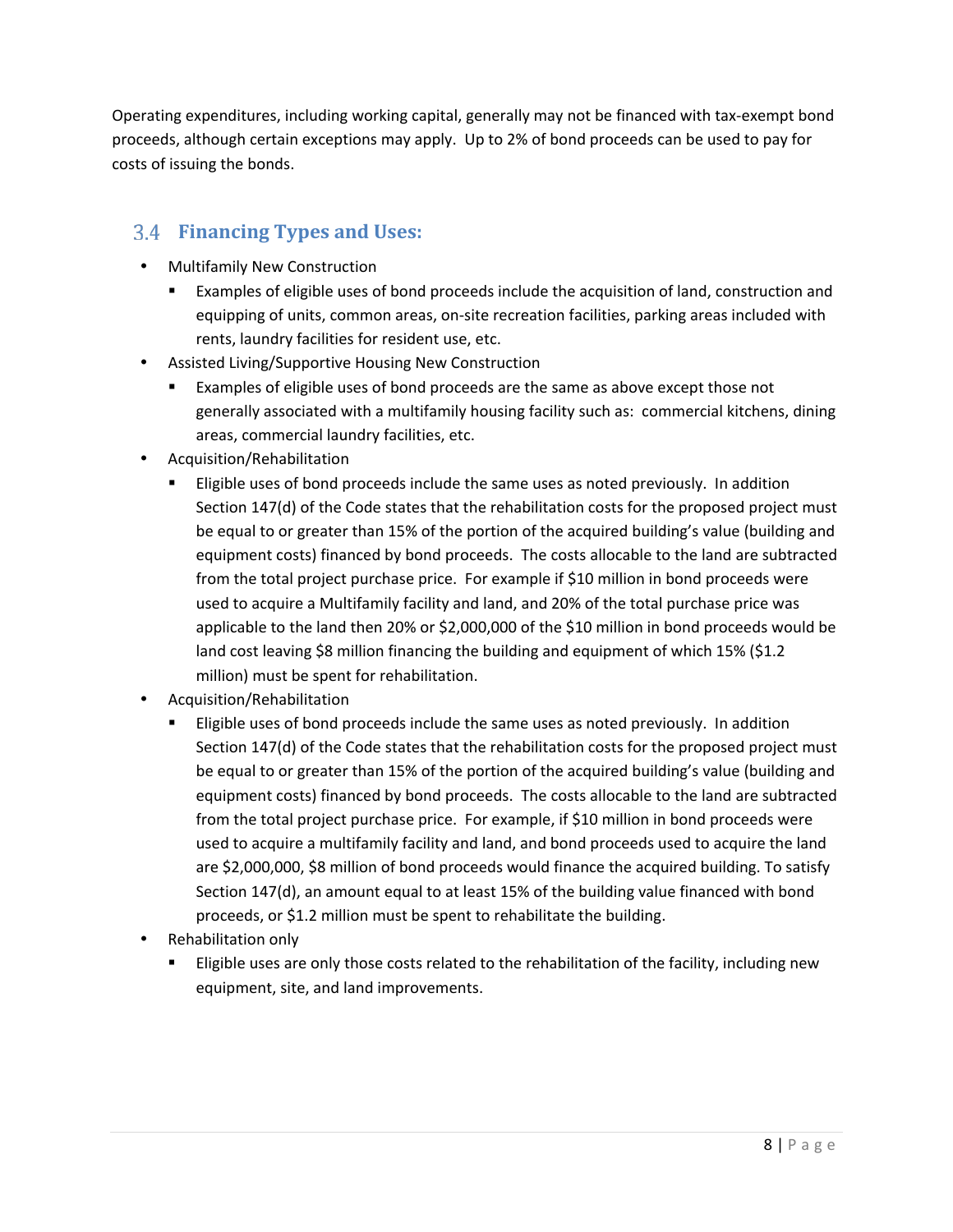# <span id="page-8-1"></span><span id="page-8-0"></span>**Low-Income Set-Aside Requirements**

# **Requirements**

All projects must be in compliance with Federal tax code for occupancy and use. All projects financed under this program must meet the requirements of Section 142(d) of the Code. Participants are required to set aside a percentage of the units for low-income households.

# **Eligible Residents**

<span id="page-8-2"></span>According to the Code:

- at least 20% of the units must be set aside for households who earn no more than 50% of the median income *or*
- 40% of the units must be set aside for households who earn no more than 60% of median income, adjusted for household size.

The set-aside option is elected prior to bond closing.

Resident(s) (individuals and/or family members) who fall within the stipulated income guidelines, are eligible with the exception of full-time students. For more information on the eligibility of student residents see the Bond Compliance Procedures Manual.

#### **Income Limits**

<span id="page-8-3"></span>The Asset Management and Compliance Division issues income limits annually. These income limits are based on Federal standards and are used by the project sponsor to certify tenant incomes during a current time period. See Income Limits.

#### **Physical Req**uir**ements of Qualified Units**

<span id="page-8-4"></span>Set-aside units; i.e., units set aside for households with low incomes, must be of comparable size to the non-set-aside units and must be distributed throughout the project. Tenants in place at the time of bond closing are not required to be relocated to meet this requirement. The intent of this provision is to prevent low-income residents from being restricted in their choice of comparable units.

#### **Nondiscrimination Policy**

<span id="page-8-5"></span>All units must be available to the general public, except to the extent the whole development is reserved for a special needs group such as the developmentally disabled or elderly. The intent is to prohibit discrimination based upon race, color, nationality, religious affiliation, membership in an organization, or previous residence.

All services and facilities must be accessible to all the tenants in the building.

#### **Rent Limits**

<span id="page-8-6"></span>There are no general rent restrictions. Rent restrictions may be established for a specific project. All projects that use low-income housing tax credits with tax-exempt bonds under this program must comply with tax credit rent limits on the tax credit units.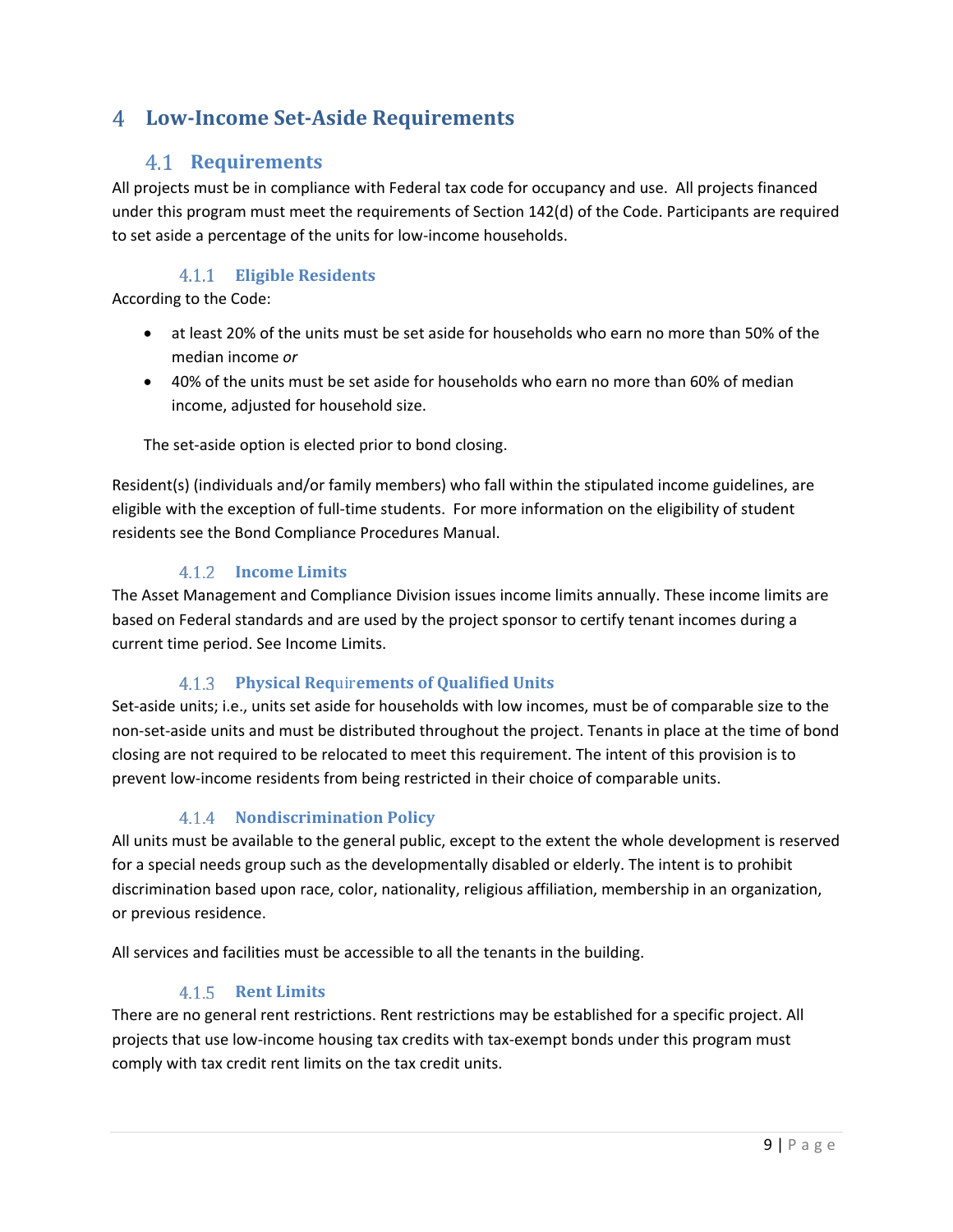## **Regulatory Agreement**

<span id="page-9-0"></span>In addition to financing agreements and loan documents required by the lender, all projects must have a Regulatory Agreement. Projects that also use tax credits require an Extended Use Agreement. All Regulatory Agreements are recorded as first-position liens against the property, except for FHA-insured projects and projects using Low Income Housing Tax Credits. In these cases, the Regulatory Agreement is subordinated to the other programs' first position liens.

#### **Regulatory Agreement's Term**

Set-aside requirements are in effect for the longer of the regulatory period elected by the Owner (generally 15 or 20 years) or as long as the bonds (or any refunding bonds) are outstanding. Even if bonds are no longer outstanding the project must comply with the conditions of the Regulatory Agreement for a minimum of 15 years or one half of the original bond term, whichever is greater. The Regulatory Agreement may be extended at the applicant's option. The regulatory period may be longer than the period for which bonds are outstanding for a particular project.

If currently outstanding bonds receive new credit enhancement that does not affect the term of the bonds, the Commission does not require an amendment or extension of the Regulatory Agreement.

If, after substantial time has passed, bonds issued by the Commission are redeemed by the issuance of refunding bonds of the Commission, then the Regulatory Agreement continues in full force and effect until (i) not less than 10 years after the expiration date of the Regulatory Agreement in force, or (ii) the date which is the first date on which the refunding bonds are no longer outstanding, whichever is greater.

# <span id="page-9-1"></span>**Compliance Monitoring**

#### **When residents are certified**

<span id="page-9-2"></span>For low-income set-aside units, owners are required to verify incomes of all prospective residents at move-in. For acquisition/rehab projects with existing residents, owners have up to one year to verify the income of existing residents who inhabit low-income set-aside units.

#### **Monitoring of Projects**

<span id="page-9-3"></span>The Commission reviews documents submitted as evidence of compliance, periodically visits project sites, and carries out other monitoring activities. The owner is expected to cooperate fully. The Commission reports non-compliance to the Treasury Department as required by the Code. In addition, the Internal Revenue Service may from time to time audit the projects.

#### **Consequences of Non-compliance**

- <span id="page-9-4"></span>• Bonds could lose their tax-exempt status retroactively to the date of non- compliance.
- The project loan could be declared in default by the Commission and foreclosure proceedings initiated.
- The Commission may take legal action against non-complying project owners. The owner is responsible for all costs of such legal action.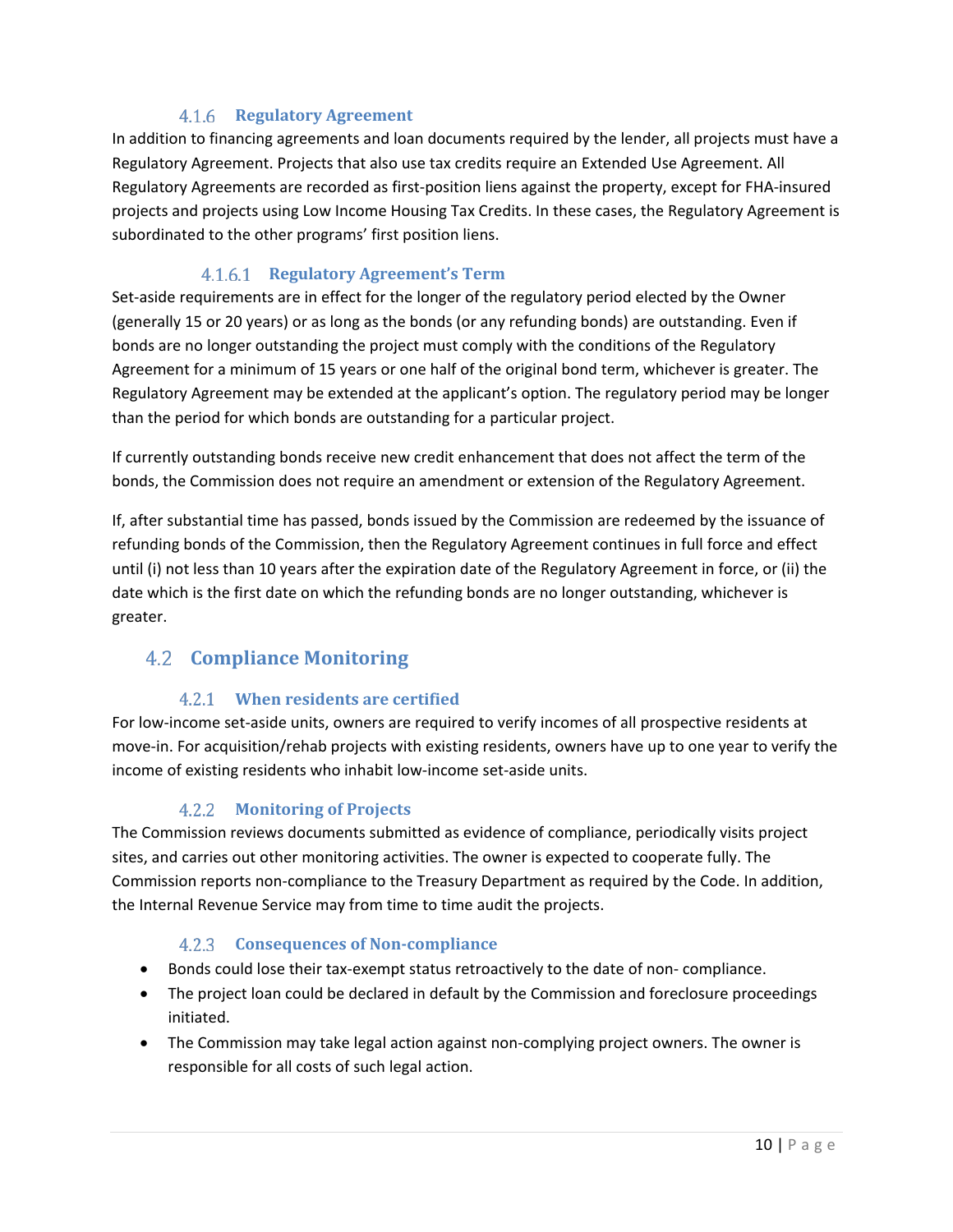• In some cases the owner must pay all rents received from non-complying units to the trustee during the period of non-compliance.

# <span id="page-10-1"></span><span id="page-10-0"></span>**Bond Transactions (With or Without LIHTCs)**

# **Official Intent Declaration**

Under section 1.150-2 of the Treasury regulations, a borrower is permitted to use tax-exempt bond proceeds to reimburse certain expenditures paid before the date of bond issuance subject to certain requirements. One requirement for projects financed with Multifamily Housing Bonds is that the Commission must adopt an Official Intent Declaration ("OID") to meet the Treasury regulations for projects applying under this program. This marks the time from which future bond proceeds may be used to reimburse some expenditures.

The OID also serves as an internal tracking number for the bond issue; therefore, all projects applying for financing receive an OID. The Commission issues an Official Intent Declaration upon receipt of either an [OID Request Form](http://www.wshfc.org/mhcf/OIDrequestform.xlsx) or an Application for financing. The date the OID is signed by the Commission's Executive Director or his designee marks the period (which begins 60 days prior to the OID date) from which eligible costs may be reimbursed from the proceeds of tax-exempt bonds.

The Commission recommends submitting an OID application as soon as the sponsor intends to seek financing with Commission-issued bonds. However, the Commission's adoption of an OID does not commit the Commission to proceed with financing or limit the sponsor to seeking financing only through the Commission. The OID indicates the intention to use tax-exempt bonds for a particular project. The Commission requires that an OID be site specific. If a project has more than one non-contiguous location, an OID is required for each site.

Generally, the OID remains valid unless the project substantially changes. Borrowers should alert Commission staff if their project changes to determine if a new OID is required.

# <span id="page-10-2"></span>**Application for Financing**

Applicants may be eligible to apply for financing either for themselves or on behalf of the project owner. The ultimate owner, or ownership entity legally responsible under contract, must be in place by the time of loan closing. Nonprofit sponsors of projects who have material participation in the project are encouraged to apply.

There are two distinct application forms for bond-financed Multifamily Housing:

- [Multifamily Bonds with 4% Tax Credits](http://www.wshfc.org/mhcf/4percent/mfhapp.htm) Application
- Multifamily "80/20" Bonds Application

An application for financing should be submitted to the Commission approximately 90 days before the borrower anticipates closing on the financing. An application should not be submitted until all parties to the financing have been engaged by the borrower.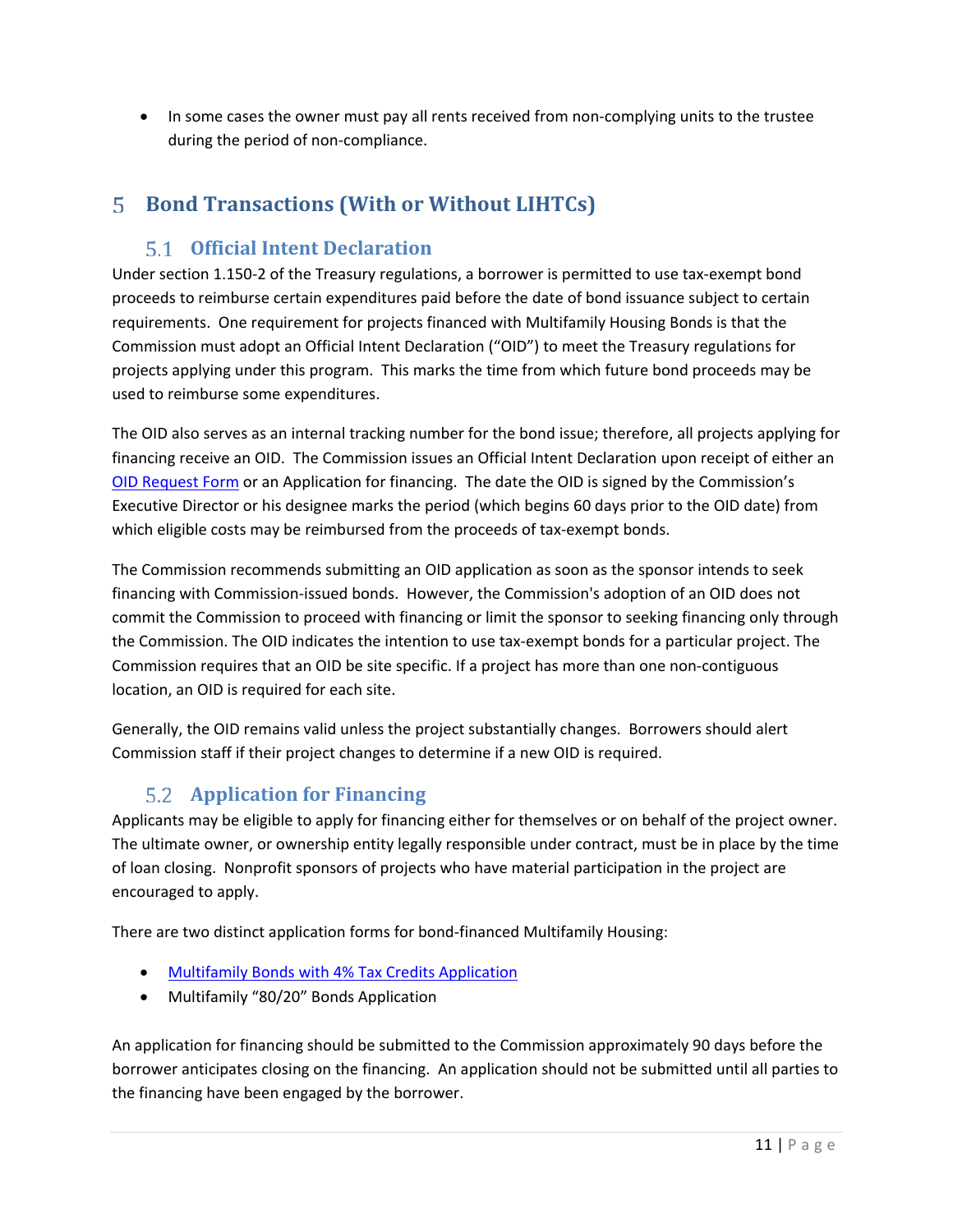The Commission is authorized under **WAC 262-01-140 "Private activity bond allocation"** to "rank projects and make an allocation" of Bond Cap.

The Commission retains the right not to accept an application for financing.

# **Bond Cap**

<span id="page-11-0"></span>All projects financed through this program use private activity bond allocation ("Bond Cap"). Although a developer may apply any time for an allocation of Bond Cap, it is not always available. At times when demand exceeds available supply, the Commission may elect to have a competitive application round or rounds. The Commission may develop special criteria for these rounds. Projects seeking Bond Cap which are able to close financing within the specified time, will be eligible to apply.

The Commission may open special application rounds from time to time, depending on demand, Bond Cap availability and market conditions.

Projects that apply during a Bond Cap round and do not receive an allocation or close within the required time may be asked to reapply and may be required to pay a new fee to be eligible for a future allocation round.

# **Scoping Meeting**

<span id="page-11-1"></span>After an application for bond financing has been reviewed, the Commission will set up a scoping meeting with the Commission's bond counsel, the borrower, the borrower's counsel, and all of the parties involved in the financing. The purpose of the meeting is to discuss the scope of the project being proposed; to identify any issues that need to be resolved; to outline and agree on the structure of the transaction; to identify each party's responsibilities; and to develop the timeline for closing on the financing.

# **Public Hearing and Governor Approval**

<span id="page-11-2"></span>A public hearing is required by the Federal tax code for almost all bond financings. These hearings are sometimes referred to as "TEFRA hearings," because the Tax Equity and Fiscal Responsibility Act (TEFRA) of 1986 first required them. The public hearing is typically held at the next, regularly scheduled monthly Commission meeting after the scoping meeting has been held.

The public hearing notice identifies a project's potential owner, its location, the type of project proposed, the number of units, the population the project will serve, the approximate amount of total project costs, and the amount of requested bond financing. The public hearing notice must be published in the local paper at least 14 days before the date of the public hearing. The notice is also forwarded to the executive of the local jurisdiction in which the project is located. The applicant is expected to pay the costs of publication for the public hearing associated with the project. If the public hearing is held at the Commission meeting then a copy of the notice is mailed out with the initial notice of the special meeting, (All Commission meetings are special meetings) and a copy is posted on the Commission's website. For the rare hearing not held at a Commission meeting. A copy of the public hearing is mailed to the Commission's meeting list and a copy is posted on the Commission's website.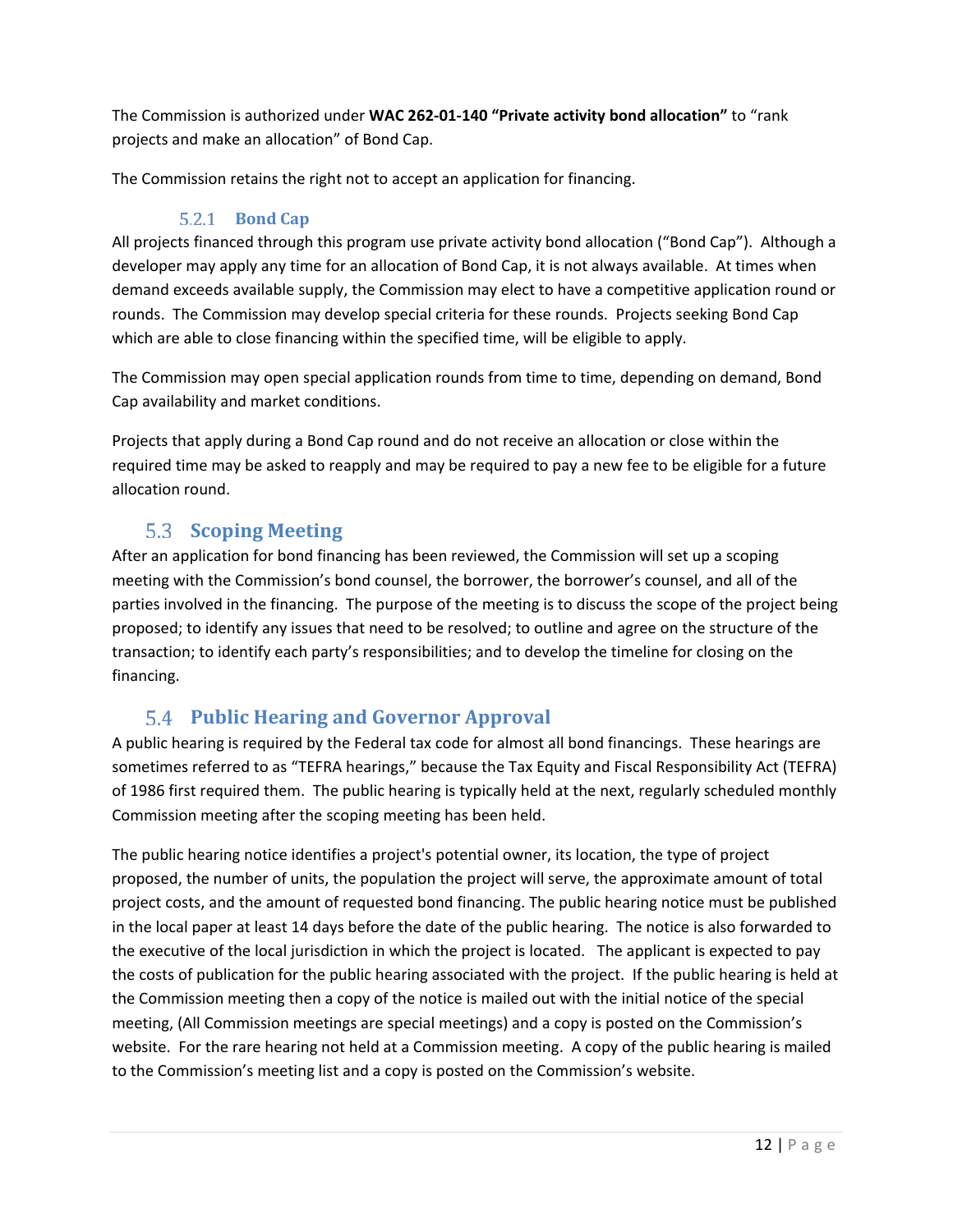A representative of the project owner is expected to attend the public hearing and present information about the project. Prior to the hearing, staff will discuss the expectations for the presentation of project specifics. The presentations typically include the project's nature and scope, the population to be served and affirmative marketing activities (if applicable). The Commission considers public opinion in approving projects for bond financing; however, issues unrelated to the financing, such as the environmental impact of the project, or land use and zoning, are not considered by the Commission. Such issues are appropriately raised with the applicable land use jurisdiction.

The Commission sends a summary of the public hearing to the Governor for review. The Governor must approve the bonds based on a review of the public hearing record for the bonds to be issued.

If an application is amended or resubmitted, or the project materially changes after the public hearing notification has been published, a new public hearing may be required. Examples of material changes would be an increase in project size or bond amount, ownership change, a change in location, etc. The Commission may require a new public hearing if the project fails to close within one year of the initial public hearing.

# **Document Preparation and Review**

<span id="page-12-0"></span>After the scoping meeting, Bond Counsel and the other attorneys engaged by the various financial institutions involved with the transaction will draft documents and distribute them via email to all parties. The documents are generally commented upon via email, but two or more conference calls will be scheduled during this phase to discuss the status of the financing approvals, any pending issues, any major changes to the documents, and any roadblocks to closing.

# **Finance Resolution**

<span id="page-12-1"></span>The Commission must adopt a financing resolution to approve the financing documents and the sale of bonds. It also sets a maximum bond par amount. The adoption of the financing resolution occurs at a regularly scheduled monthly Commission meeting and does not typically occur at the same meeting as the public hearing. In order for the Commission to consider approval of a financing resolution, all parties to the financing must agree that the documents for the transaction are in substantially final form, and all of the financing components must be fully committed and approved.

If the issuance is to be a private placement with a lender, a bond purchase letter must be received prior to the Commission meeting to adopt the resolution. If a public sale, all commitments must be in place. If tax credits or other funders are involved, the Commission must be reasonably sure of the timing and commitment of those funds.

The Commission retains the right not to approve a resolution for financing.

# **Pre-Closing and Closing**

<span id="page-12-2"></span>Once the financing resolution has passed and all parties are ready to close, the pre-closing meeting is most often held in person at the offices of the Commission's bond counsel. All authorized signers must be present to sign the final documents. Generally, the pre-closing and closing are scheduled with a day or two in-between. On the day of closing, funds are transferred and documents are recorded. All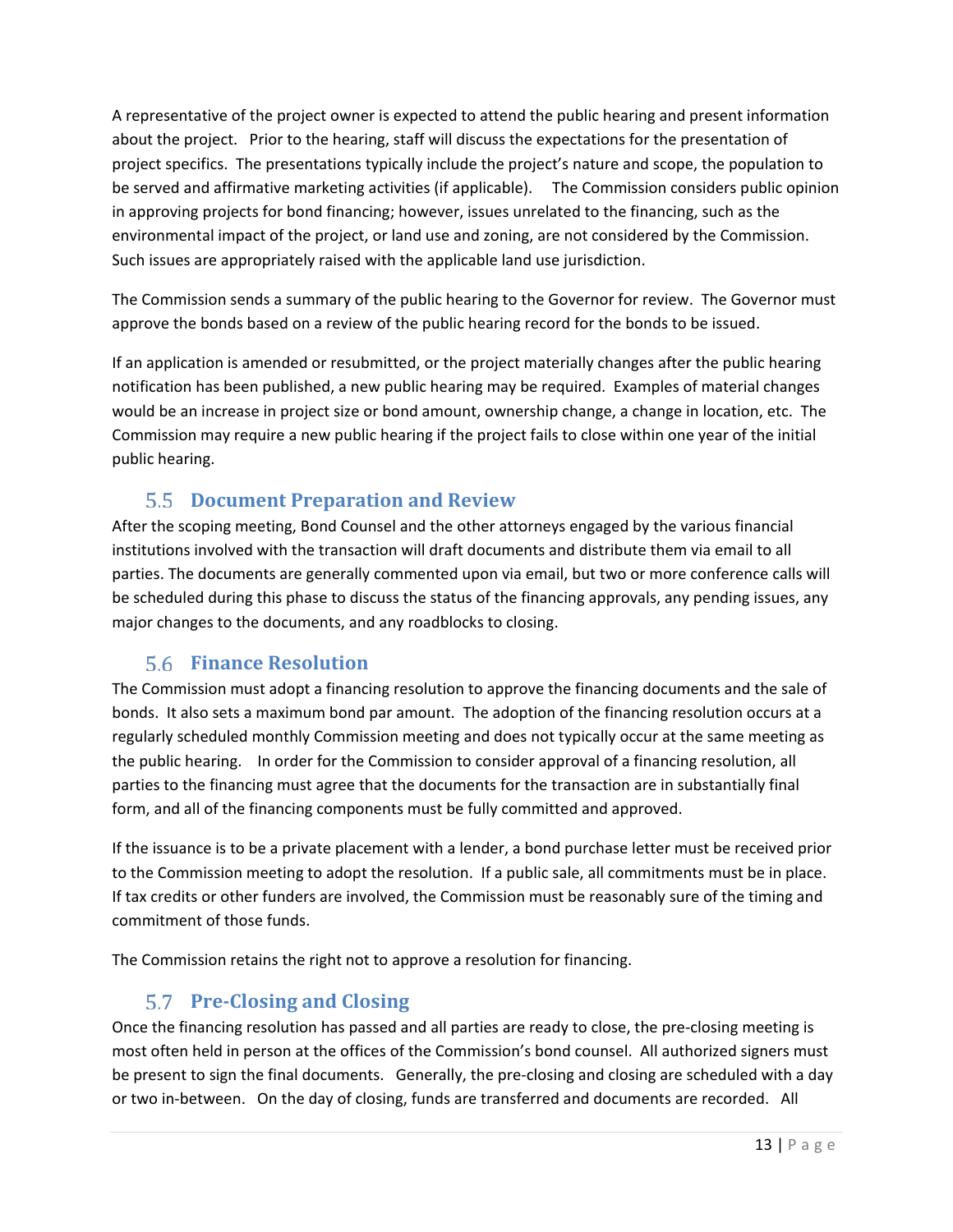Commission fees related to the issuance of the bonds, the allocation of tax credits, and pre-paid annual fees are due at closing.

# <span id="page-13-0"></span>**Financing Requirements for Bond Transactions**

As a statewide issuer of bonds, it is important for the Commission to maintain its reputation as a prudent issuer of debt among investors and those in Washington State government. Although the Commission's bonds are nonrecourse to the Commission and the State, a default of Commission bonds could jeopardize the reputation of the Commission in the marketplace and with the Legislature, and thus diminish the ability of the Commission to provide low-cost financing for its programs and borrowers in the future. The Commission's bonds generally fall into the following categories:

- 1. Publicly sold bonds with an A rating
- 2. Bonds privately placed with a single financial institution
- 3. Private placement programs with national banks
- 4. Publicly sold unrated bonds

The Commission reserves the right not to approve a particular financing structure. It also reserves the right in special circumstances to approve an exception to the requirements.

# **Publicly Sold Bonds with an A Rating**

<span id="page-13-1"></span>The Commission requires that bonds sold to the general public have a bond credit rating in at least the A category at the time of issuance from Standard & Poor's Corporation, Moody's Investors Service, or Fitch. Short-term or variable rate bonds must have at least a short-term rating of A-1 from Standard & Poor's Corporation or VMIG1 or P-1 from Moody's Investors Service or an equivalent rating from Fitch.

Types of credit enhancements that have been used by conduit borrowers to achieve the required rating include FHA insurance, a letter of credit, a contingent loan agreement and bond insurance.

# **Private Placement Bond Issues with a Single Financial Institution**

<span id="page-13-2"></span>The Commission will issue bonds without a credit rating if those bonds are privately placed with a single financial institution that intends to hold the bonds to their term, e.g. bonds issued through the Commission's STEP program.

Bonds must be structured so that a failure to make timely payment of principal or interest can be expeditiously addressed with minimal involvement of the Commission and minimal risk to its reputation or implications for its financial accounting.

# **Private Placement Programs with National Banks**

<span id="page-13-3"></span>Some national banks have developed their own private placement programs with forms of bond documents that usually include a trust indenture and loan agreement. These programs often allow for changes to the bonds to provide many options for borrowers, including the resetting of interest rate modes and indices. These programs also allow for downstream sale of the bonds, often with no limitations.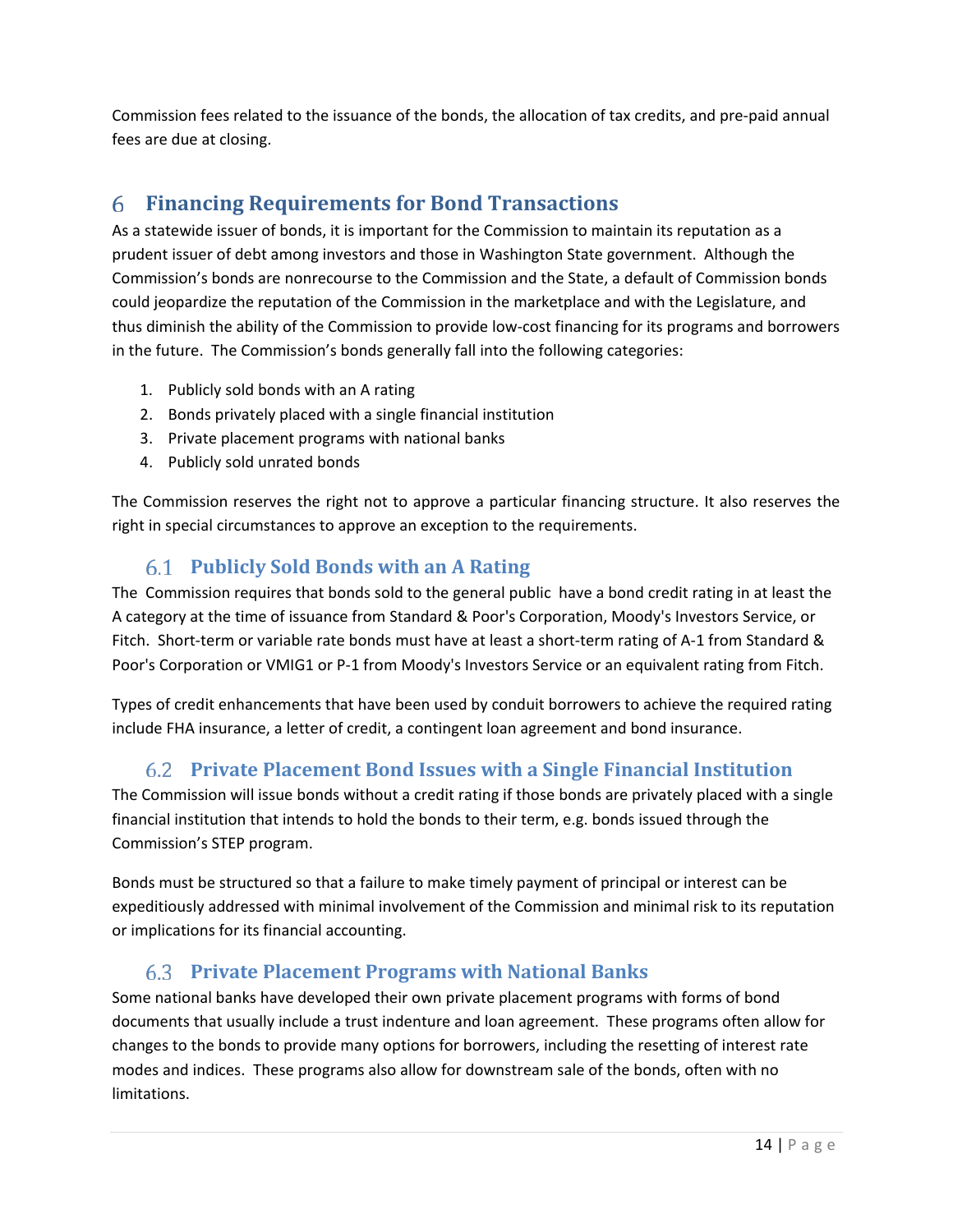The Commission will issue bonds using these programs, provided that downstream sales of the bonds are appropriately limited. Usually, this would mean that the bonds must either be (1) A-rated or (2) limited in number, sold in high denominations and subject to a travelling investor letter. The considerations described in Section 6.4 related to the ability of an investor to assess its risk would be relevant to determining what limitations the Commission staff might require.

# **Publicly Sold Unrated Bonds**

<span id="page-14-0"></span>In rare instances the Commission has been asked to issue publicly sold unrated bonds. The Commission recognizes that it has a responsibility to provide cost-effective and responsive financing options that meet borrower needs and that there are circumstances where a bond credit rating is impractical or impossible. In limited circumstances, when the bond issue can be structured to meet the objectives of the Commission, the Commission may choose to provide borrowers with an opportunity to finance projects with bonds that do not meet the requirements of [6.1,](#page-13-1) 6.2 or 6.3 above. The Commission has encountered this type of situation with large nonprofit bonds issued for senior facilities.

For the purposes of this policy, "unrated bonds" are bonds that either (1) do not have a rating and do not fall into the Bond type described under Section 6.2 or 6.3 or (2) have a rating below the A category (i.e., Baa1/BBB+ or lower).

## **The Publicly Sold Unrated Bond Policy**

<span id="page-14-1"></span>This policy is a statement of principles identifying the basic goals of the Commission relating to publicly sold unrated bonds in order to provide a foundation on which to base decisions regarding individual unrated bond transactions. Since the Commission issues a range of bonds to a variety of investors in a changing marketplace, it is impossible to establish a single, unchanging set of guidelines to assure compliance with these essential principles. Instead, the Commission delegates to the Executive Director the discretion, to be exercised by reference to staff-developed guidelines, to assure that these essential principles with respect to unrated bonds are met on each transaction.

#### <span id="page-14-2"></span> $6.4.2$ **Process**

At least several months prior to the submission of an application for a proposed unrated bond transaction, the borrower shall present to Commission staff a written request for the approval of such a transaction. This request must address the manner in which the proposed transaction will address the policy concerns identified in Sections 6.4.2.1, 6.4.2.2 and 6.4.2.3, and if appropriate include a feasibility study with respect to the financed project demonstrating that the risk of default is remote. The proposal shall provide a rationale for the request to issue unrated bonds and demonstrate that a rated transaction or a private placement is not possible or practicable.

At the discretion of the Executive Director, staff will review the proposal for the issuance of unrated bonds and evaluate it to determine if it reasonably meets the criteria set forth in the policy with respect to the remoteness of risk, the assumption of risk by bondholders and the mechanisms to resolve defaults. The Executive Director will act on the recommendation and may (i) approve the proposal or (ii) approve the proposal with modifications if he/she determines that the criteria set forth in the policies can be met with reasonable assurance, or (iii) reject the proposal. If the proposal is accepted, the Executive Director will notify the Board of the Commission prior to its consideration of the bond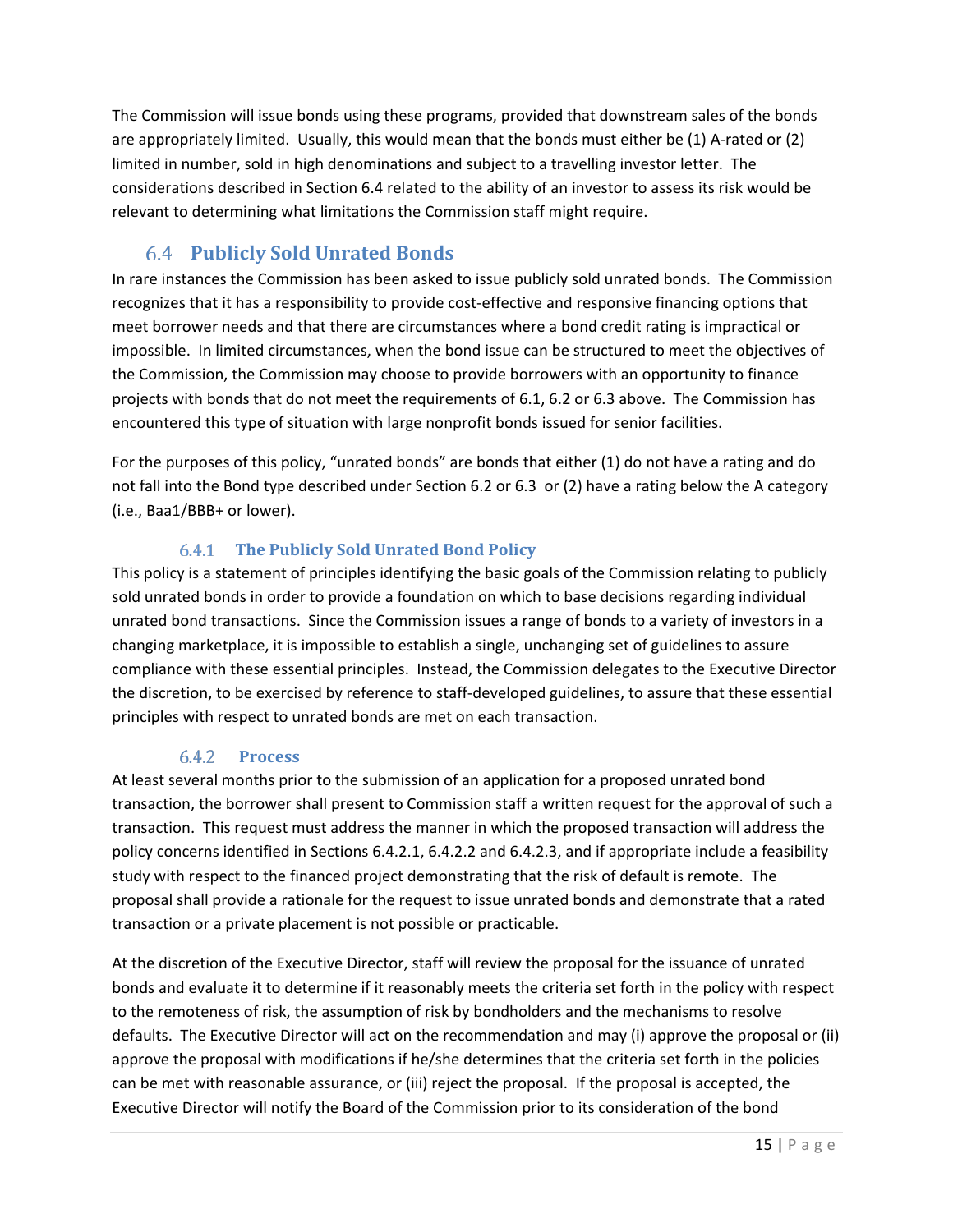resolution. If the Executive Director seeks to recommend that unrated bonds be issued but determines that the criteria in the policy cannot be met with reasonable assurance, he/she may request a waiver of the criteria.

The Commission may engage its own financial advisor at the cost of the borrower who will prepare a written recommendation that demonstrates that each of the unrated bond criteria have been met to the satisfaction of staff and the Executive Director.

The Executive Director and staff will review the written recommendation and may consult other members of the Commission's finance team. The decision to accept the proposed financing structure rests with the Executive Director.

## Unrated Bond Criteria 1: The risk of default on the bonds is low.

<span id="page-15-0"></span>The project sponsor must be very likely to make timely payments of principal and interest on the bonds and to comply with all bond covenants. In determining the nature of the risk, it may be decided that a third-party feasibility consultant should be engaged to analyze how well the project and financing proposal meet the intent of the unrated bond criteria, particularly with respect to the risk of default. The party who analyzes the project's feasibility must have recent and extensive experience in the type of project and investment proposed. The feasibility consultant may determine such risk by providing an analysis of, but not limited to, the following:

- the capacity and track record of the sponsor ;
- the experience of the management team;
- the construction risk and market the project serves; and
- <span id="page-15-1"></span>• project cost and revenue projections and pro formas.

# Unrated Bond Criteria 2: The potential bond holders are capable of assessing the risk of their investment.

The dissemination of unrated bonds should be limited to investors who are capable of assessing, assuming and acknowledging the risk of bond default based on the facts of the underlying project. The determination of whether a bondholder is qualified should be based on the bondholder's capability to assess the transaction as a business loan to the borrower and to internalize the risk. This may be satisfied in one or more of the following ways:

- Limiting the pool of investors to a single investor or a limited group of investors, each of whom has taken full responsibility for analyzing the transaction and the risk and who are:
	- a. Lending institutions that will originate and intend to service the loan, thus internalizing a share of the risk;
	- b. Sophisticated investors who have a unique interest in the project and who have the resources to evaluate their investment in the project or who are parties with substantial experience in real estate or tax-exempt investment and the means to undertake the risk; or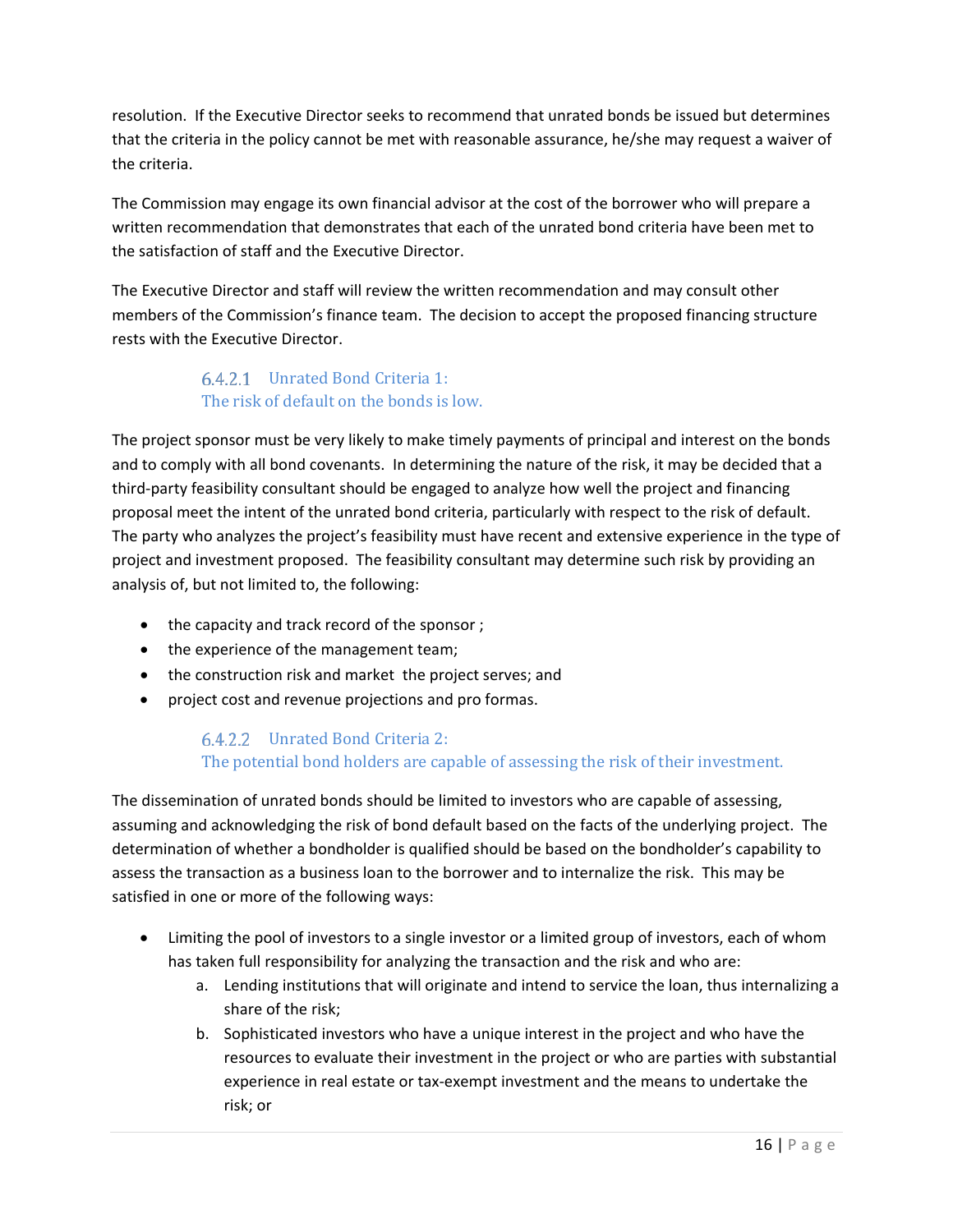- c. Qualified Institutional Buyers (QIBs), as defined in Rule 144(a) of the Securities Act of 1933, as amended
- Offering bonds in minimum denominations, e.g. \$250,000 or more;
- Requiring collateral or some form of guarantee to the bondholder;
- Requiring trustee procedures that regulate downstream transfers;
- Requiring a "sophisticated investor letter" and Traveling Letter;
- Requiring an Offering Statement or Private Placement Memorandum with appropriate cautionary disclosure language; and
- <span id="page-16-0"></span>• Prohibiting book-entry bonds while unrated.

#### Unrated Bond Criteria 3:

There is an acceptable strategy to monitor bond covenants and make decisions in case of default*.* 

- The bonds must be structured so that a failure to pay timely principal or interest or a failure to comply with other covenants can be expeditiously addressed with minimal involvement of the Commission, minimal risk to the Commission's reputation or implications for its financial accounting. This may be satisfied in one or more of the following ways:
	- o There is a bond trustee experienced with workouts engaged to monitor the bond covenants;
	- o There is a required majority bond holder at all times responsible for all workout decisions and actions; or
	- o There is a previously agreed upon lead lender/investor responsible for all workout decisions and actions.

# **Additional Financing Requirements**

#### <span id="page-16-1"></span>**SWAP Policy**

 $\overline{\phantom{a}}$ 

<span id="page-16-2"></span>The Commission has adopted a SWAP Policy that governs its activities regarding the Commission's Single-Family Bond issues. Following is an excerpt from that policy regarding conduit bond issuances:

Borrowers in the Commission's Multifamily Housing and Community Facility programs may enter into payment agreements to manage interest rate risk, often at the prompting of, or as required by, credit enhancers and lenders. They may enter into payment agreements at bond closing or prior to or subsequent to a bond issue. Such payment agreements are not subject to the Swap Act. The Commission has no financial or other interest in such payment agreements, except in situations where the agreement is integrated with the bonds for tax purposes, e.g., to establish a fixed bond yield on swapped variable rate bonds. $1$  Where there are no tax concerns,

<span id="page-16-3"></span> $1$  The Commission understands that, (1) if payments on and receipts from any payment agreement, including any Swap, are to be taken into account in computing the yield on the related bonds, the agreement must meet the requirements for a "qualified hedge" under federal tax law (sometimes referred to as an "integrated swap"); and (2) if one of the goals of entering into the payment agreement is to convert variable yield bonds into fixed yield bonds (sometimes referred to as a "super integrated swap"), then certain additional requirements must be met. In both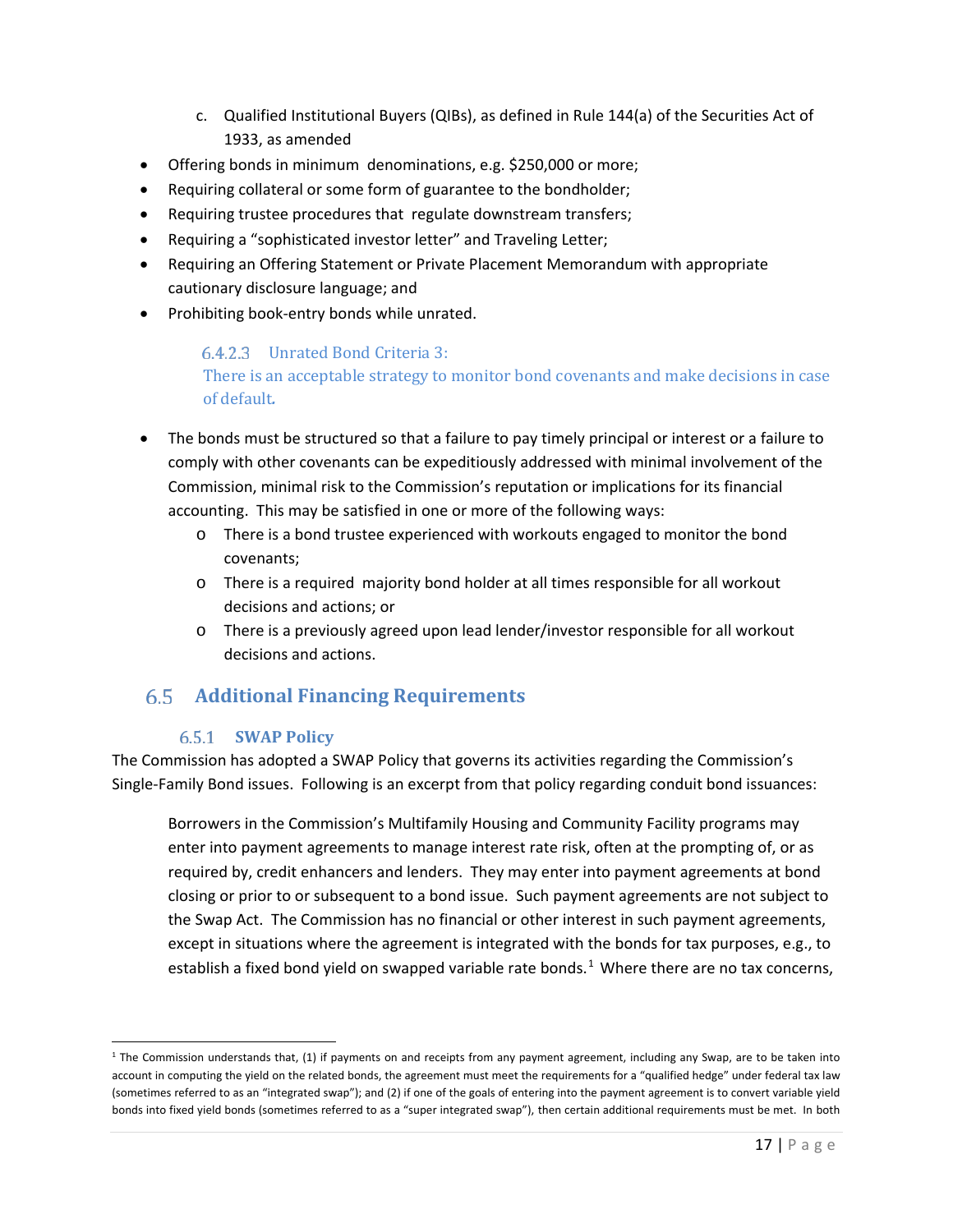the Commission does not manage or dictate the terms of the payment agreement, although the Commission should be assured that the borrower and credit enhancer have assessed the risks inherent with payment agreements. Where the payment agreement is integrated for tax purposes, the agreement shall be reviewed by the Commission's bond and tax counsel and the Commission should follow the selection procedures described in Section XII, Other Criteria and Considerations, of the SWAP Policy.

#### **Indemnification**

<span id="page-17-0"></span>The borrower will indemnify the Commission as a condition of the financing.

#### <span id="page-17-1"></span>7. **Fees**

The Commission is a self-supporting organization and receives no State appropriation to support its operations. The Commission depends on fees collected from its financings for the administration of its programs. Commission fees are *not* negotiable.

# **Application Fee**

<span id="page-17-2"></span>There are two distinct application fees:

- [Multifamily Bonds with 4% Tax Credits Application: the fee is \\$7,500.](http://www.wshfc.org/housing/mfhapp.htm)
- [Multifamily "80/20" Bonds Application](http://www.wshfc.org/housing/bondsonly/application.xls) fee is calculated on the requested bond amount as follows:
	- **5400 for bond issues up to \$1.5 million**
	- for bond issues above \$1.5 million, the fee is \$400 plus .03% of the amount above \$1.5 million to a cap of \$5,000.

#### **Application Fee for Bond Refunding or Reissuance Transactions**

<span id="page-17-3"></span>If bonds previously issued by the Commission are reissued or refunded and no additional bonds are being requested, a new application fee will not be required for the refunding transaction. If a new public hearing is required, the borrower will pay the cost of the public hearing. If the transaction is not completed, the borrower will be responsible for any costs incurred by the Commission, including counsel, financial advisor, arbitrage calculation and payment, and trustee fees. The borrower may be charged for staff time according to the then current hourly rate charged by the Commission.

# **Issuance Fee**

 $\overline{\phantom{a}}$ 

<span id="page-17-4"></span>The initial Commission fee for bond issuance is 25 basis points (.0025) on the total bond amount at the time of issuance. This fee is payable upon issuance of the bonds, and may be paid from bond proceeds, with the 2% limit.

of these situations, the terms of the payment agreement and the process for entering into the payment agreement must be reviewed and approved in advance by the Commission's tax counsel.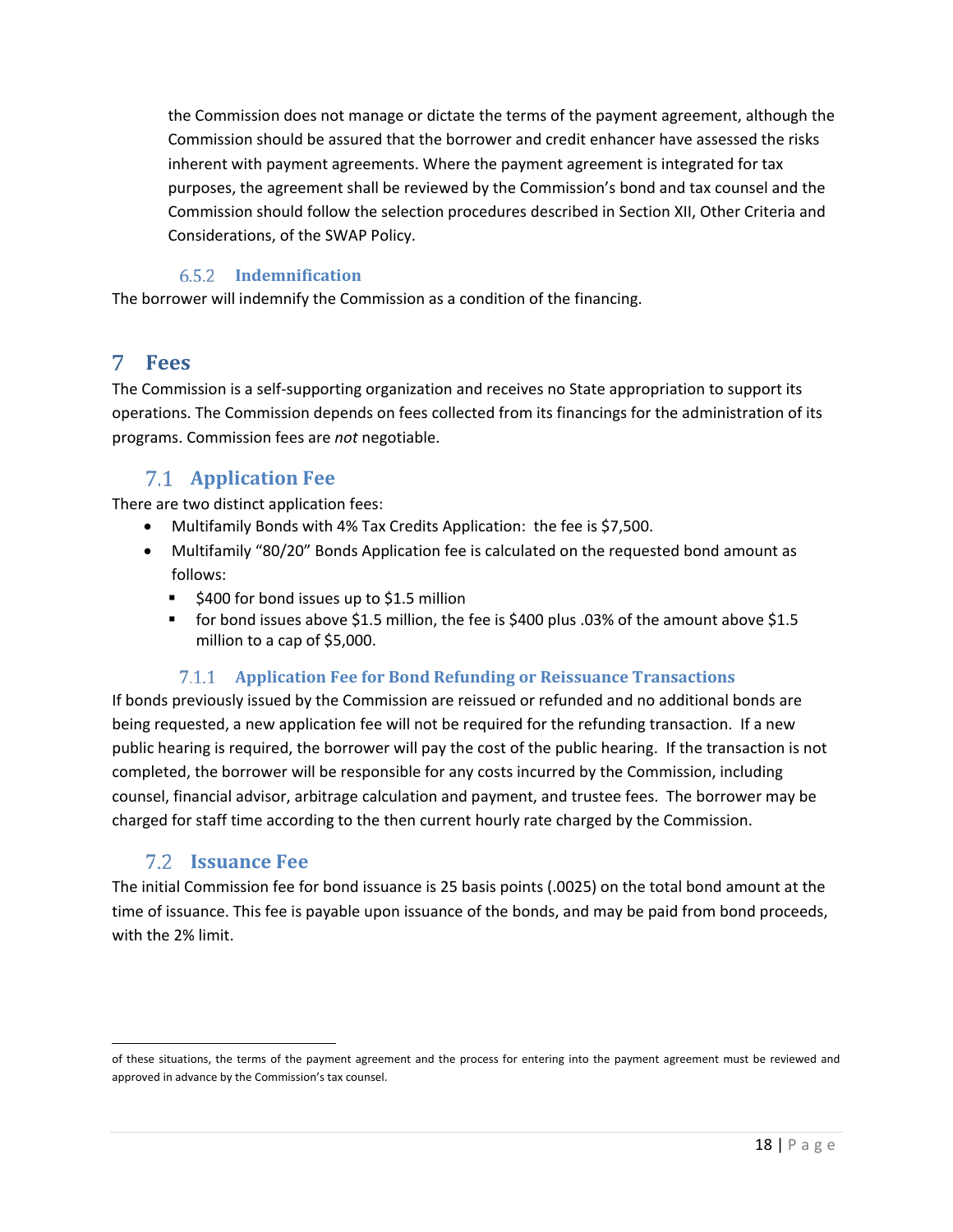## **Issuance Fee for Reissued or Refunded Bonds**

<span id="page-18-0"></span>For private placements that are reissued or refunded and retain the same bondholder, the following fee schedule will apply:

- For bond issues under \$1,000,000, fees will be charged on an hourly basis for staff time spent according to the Commission's hourly rate.
- For bond issues over \$1,000,000, the Commission fee for refunding or reissuance will be \$5,000 or 5 basis points, whichever is greater.

For bonds reissued or refunded through a public sale or for private placements placed with a new bondholder, the customary 25 basis points cost of issuance fee will apply.

Bond counsel and financial advisor fees will be charged pursuant to separate fee schedules negotiated by the Commission.

#### **Amendment of Documents**

<span id="page-18-1"></span>For transactions that involve the amendment of bond documents but bonds are not reissued or refunded, the Commission reserves the right to charge a transaction fee based on the then current Commission hourly fee calculated on the basis of staff time expended. This would include substitutions of credit enhancement that do not involve the reissuance of bonds. Bond counsel and financial advisor fees are separately negotiated by the Commission.

The Commission reserves the right to charge a fee based on a percentage of the bond amount for complex transactions.

# **Annual Commission Fee**

<span id="page-18-2"></span>The Commission charges an annual fee on all outstanding bond amounts. It is a prepaid semi-annual fee. It is calculated on the outstanding bond amount as of July 1 and payable in two installments generally on July 1 and January 1. Currently there is a 5 basis point fee waiver in effect on the 30 basis points fee. There is an additional fee waiver for bonds with tax credits. There is also a separate fee schedule for large bond transactions that do not use tax credits. The fee in effect at bond closing will be in place to the end of the bond term, providing the project remains in conformance with Commission policy.

# **Multifamily "80/20" Bonds**

<span id="page-18-3"></span>The Commission charges an annual fee based on the following schedule for multifamily projects that do not use low-income housing tax credits (Please see fee table for an alternative explanation):

- For projects with bond balances of \$15 million and below, the ongoing fee is .0030 (30 basis points) of the outstanding bond amount (.05 – fee waiver in effect; net = .0025)
- For projects with bond balances above \$15 million and up to \$20 million, a fee of \$37,500 + .0021 of the bond amount over \$15 million
- For projects with bond balances above \$20 million and up to \$25 million, a fee of \$48,000 + .0014 of the bond amount over \$20 million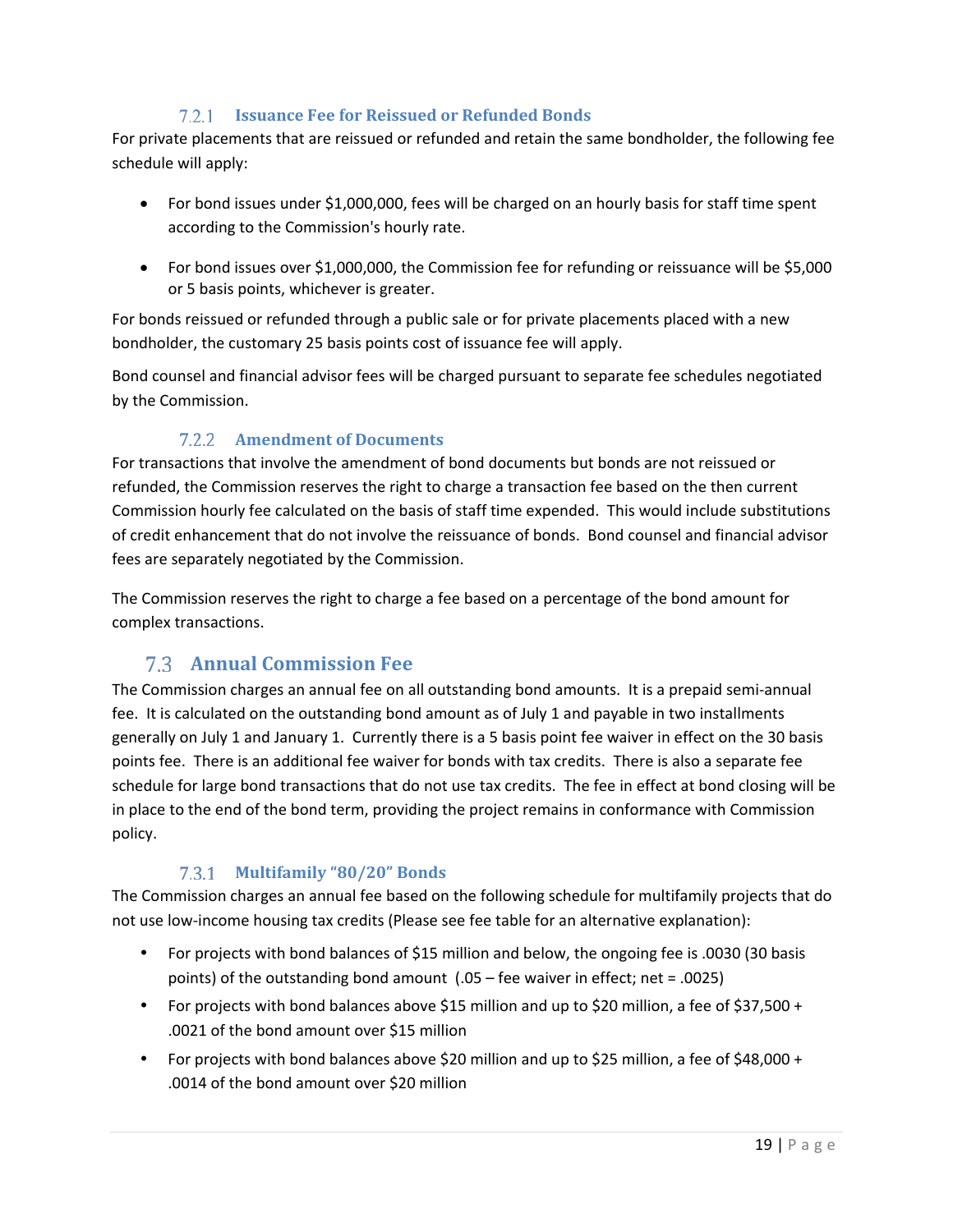- For projects with bond balances above \$25 million and up to \$30 million, a fee of \$55,000 + .001 of the bond amount over \$25 million
- For projects with bond balances above \$30 million and up to \$55 million, a fee of \$60,000 + .0006 of the bond amount over \$30 million
- For projects with bond balances above \$55 million, a fee of \$75,000 + .00005 over \$55 million

| <b>Fee Table</b> |                    |                                       |              |  |  |  |  |
|------------------|--------------------|---------------------------------------|--------------|--|--|--|--|
|                  | <b>Bond Amount</b> | <b>Commission Annual Fee</b>          |              |  |  |  |  |
| \$0              | \$15,000,000       | $0.25%$ of bond<br>amount             |              |  |  |  |  |
| \$15,000,000     | \$20,000,000       | \$37,500 plus .21% of<br>amount over  | \$15,000,000 |  |  |  |  |
| \$20,000,000     | \$25,000,000       | \$48,000 plus .14% of<br>amount over  | \$20,000,000 |  |  |  |  |
| \$25,000,000     | \$30,000,000       | \$55,000 plus .10% of<br>amount over  | \$25,000,000 |  |  |  |  |
| \$30,000,000     | \$55,000,000       | \$60,000 plus .06% of<br>amount over  | \$30,000,000 |  |  |  |  |
| \$55,000,000     | and above          | \$75,000 plus .005% of<br>amount over | \$55,000,000 |  |  |  |  |

Compliance monitoring fees are included.

If all, or any portion, of the bonds are redeemed prior to the end of the regulatory period, Commission and/or monitoring fees must be paid or guaranteed for the balance of the regulatory period. This may be calculated as the present value of the amount of annual fees owing from the date of prepayment to the end of the regulatory period.

# **Multifamily Bonds with 4% Tax Credits - Ongoing Fee Waiver**

<span id="page-19-0"></span>All projects that will use 4% Low-Income Housing Tax Credits will have 12.5 basis points waived from the 30 basis point ongoing annual fee resulting in an adjusted annual fee of 17.5 basis points. Tax credit compliance monitoring fees will apply and be billed separately.

This Fee Waiver Policy will apply to all future participants in the program until the Commission amends it. The Commission reserves the right to change the criteria at any time for future projects, and to revoke the implementation of the criteria for those projects that fail to abide by the terms of the Regulatory Agreement.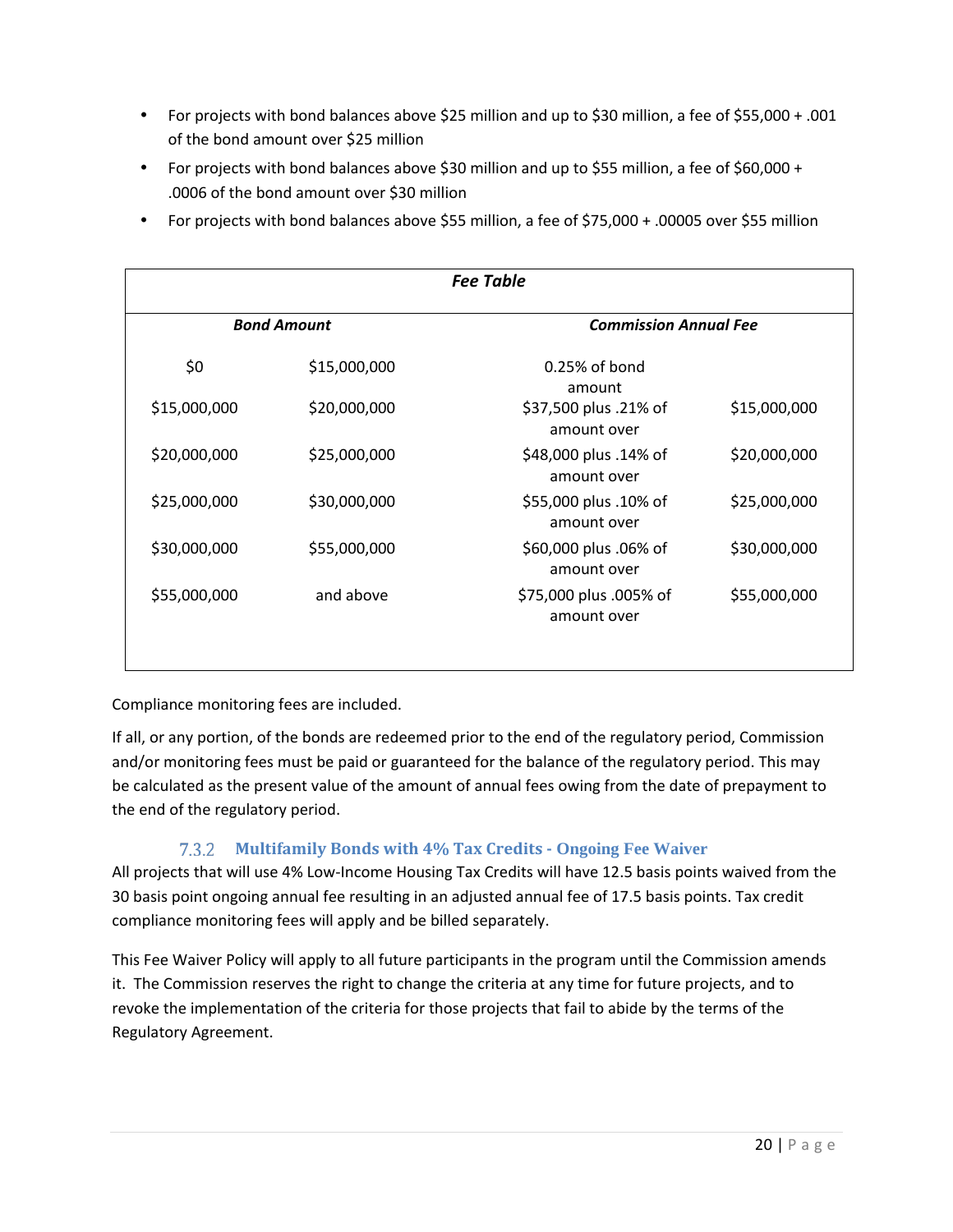# **Costs of Issuance**

<span id="page-20-0"></span>The Borrower is responsible for paying all fees related to the costs of bond issuance. Fees are generally based on the size of the bond issue and can be affected by the structure of the financing. For convenience, below is a list of the types of Commission fees typically associated with a bond issue:

| <b>All Bond Issues:</b>                       |
|-----------------------------------------------|
| <b>Commission Issuance Fee</b>                |
| Bond Counsel Fees & Expenses                  |
| <b>Trustee or Fiscal Agent Fees</b>           |
| <b>Public Hearing Notice</b>                  |
| Financial Advisor (if required)               |
| <b>Multifamily Bond Issues:</b>               |
| Bond Cap Fee (0.00277 of the Bond Cap Amount) |
| Annual Bond Fee (prorated)                    |
| Trustee/Fiscal Agent Annual Fee (prorated)    |
| Tax Credit Issuance Fee (if applicable)       |

#### **Prorated Annual Fee**

<span id="page-20-1"></span>The prorated annual fee is due at closing. After closing, the annual fees will be collected monthly as part of the mortgage payment, escrowed by the trustee or fiscal agent, and remitted on the semi-annual payment dates of July 1 and January 1. Prorated fees are collected to allow for the proper funding of the escrow accounts. Generally, projects closing after July 1 and before January 1 will have fees collected to the following July. Projects closing after January 1 and before July 1 will have fees collected to the following January. This fee is based on the previously noted schedule (80/20 bonds) or the bond/4% tax credit fee waiver. It is based on the total bond amount at issuance and is computed on the actual days (including the date of bond closing) for partial months. Whole months are calculated on a 360 day basis. Annual fees for the trustee are also to be collected at closing. Fees are generally collected no more than 12 months in advance from the date of closing.

#### **Deposits and Special Circumstances**

<span id="page-20-2"></span>Before the Commission is able to proceed with the development of bond documents, the owner must pay a cost of issuance deposit of ½ of 1% of the proposed bond issue up to a maximum of \$150,000. The deposit may go toward paying the costs of issuance or, if the cost of issuance account is adequately funded, be either returned to the depositor or used to pay other costs at closing.

If the bond transaction is not completed due to circumstances beyond the ownership entity's control, costs incurred by the Commission; e.g., bond counsel, financial advisor, as well as other applicable costs of the bonds such as staff time and publication costs will be deducted from the cost of issuance deposit. The Commission may opt to charge its 25 basis point fee plus additional costs incurred. Remaining funds will be returned to the applicant or additional payment will be due, as applicable. If the deposit is insufficient the ownership entity will be billed to cover the additional costs.

All cost of issuance deposits are due no later than the time of the scoping meeting. Bond counsel will not be permitted to commence work on bond documents until the cost of issuance deposit is received.